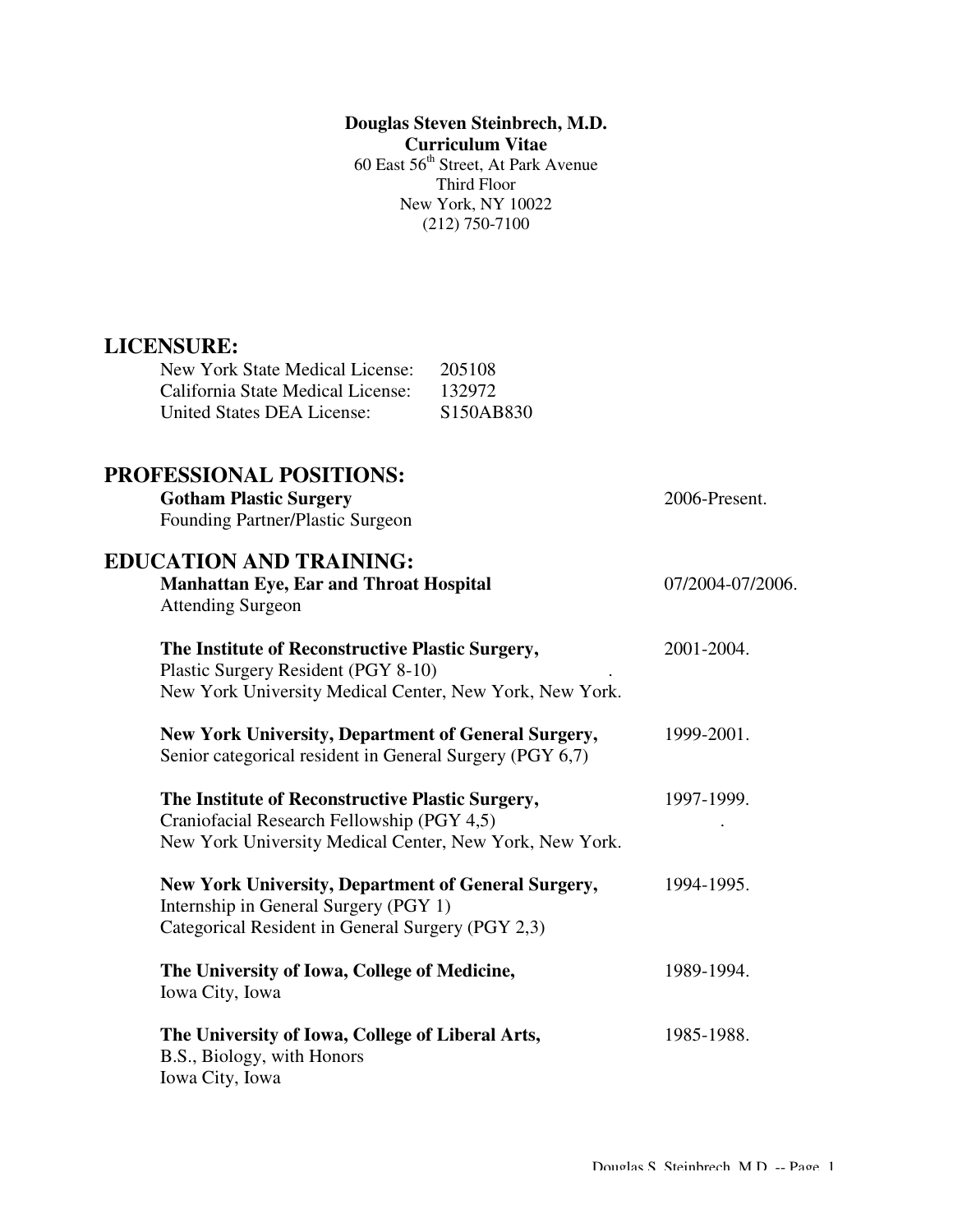# **Boston University, College of Engineering,** 1984.

 Engineering core, 1984. Boston, Massachusetts

# **RESEARCH EXPERIENCE**

# **Laboratory of Developmental Biology and Repair, NYU, Department of Surgery**, Michael T. Longaker, M.D.,

Molecular mechanisms of mandibular distraction; Characterization of osteoblast gene expression *in vitro*

**Howard Hughes Institute Research Fellow, Surgery Branch, NCI, NIH**, Steven Rosenberg, M.D., Increasing immunogenicity of tumor cells by MHC class II transfection- a mechanism of tumor vaccines.

# **NIH Summer Research Fellow, Laboratory of Molecular Cardiology, NHLBI,** Robert Adelstein, M.D.,

Cloning the genes for myosin in the chick--understanding actin-myosin molecular interactions.

**Laboratory of Pulmonary Medicine, University of Iowa**, Gary Hunninghake, M.D., Understanding the Molecular expression of Angiotensin Converting Enzyme in relation to Sarcoidosis.

# **Laboratory of Developmental Molecular Biology, University of Iowa**,

David Soll, Ph.D., Honors undergraduate thesis on rate-limiting transcriptional factors in *Dictyostelium Discoideum.*

# **HONORS AND DISTINCTIONS**

| Howard Hughes/NIH Research Scholarship,<br>National Institutes of Health<br>Bethesda, MD | 1991-92. |
|------------------------------------------------------------------------------------------|----------|
| NIH Summer Research Fellowship, NHLBI<br>National Institutes of Health<br>Bethesda, MD   | 1990.    |
| Finkbine Award Recipient<br>University of Iowa<br>Leadership and Scholarship Award       | 1988.    |
| Omicron Delta Kappa<br>University of Iowa<br><b>National College Honor Fraternity</b>    | 1987-88. |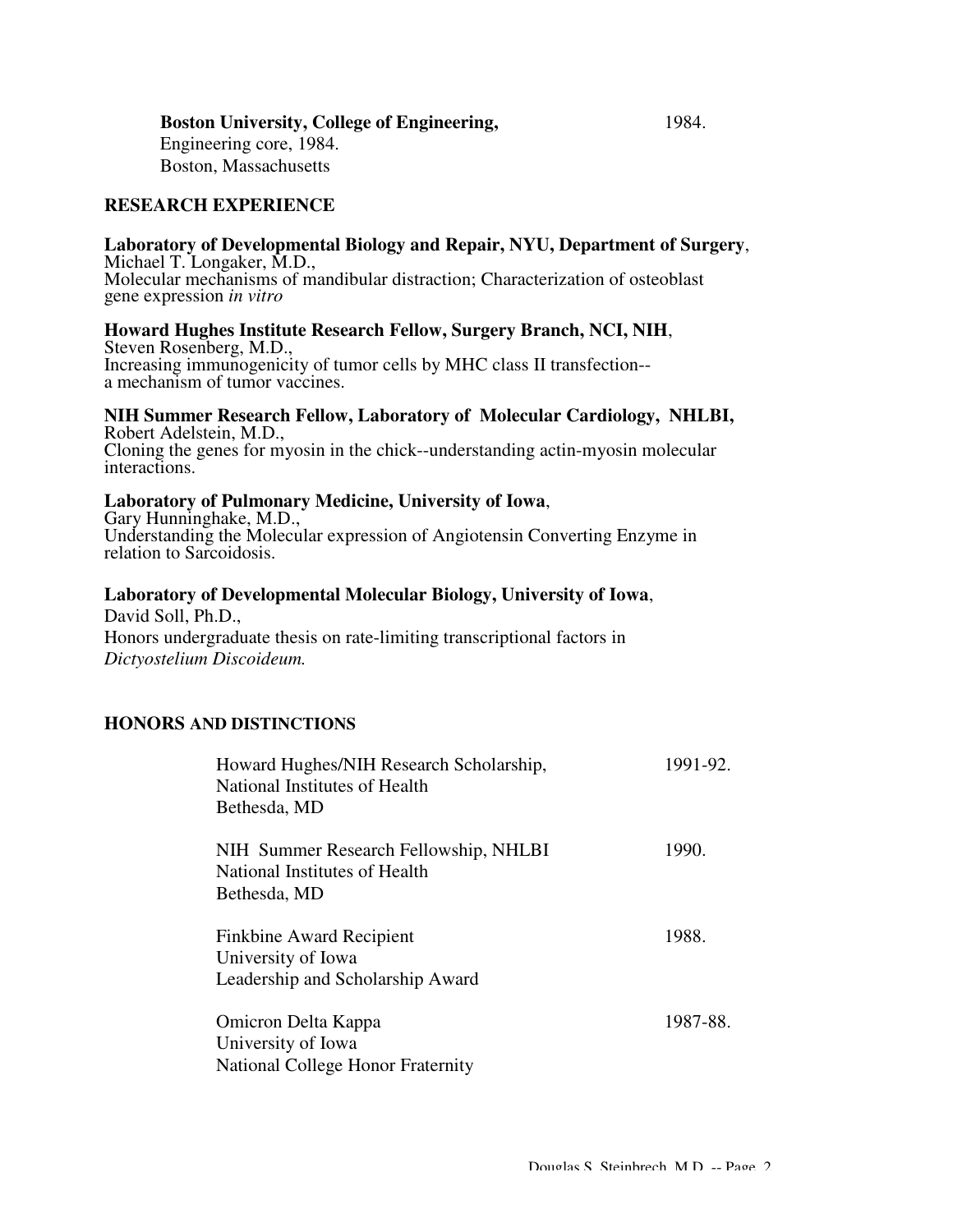|                    | <b>Mortar Board Honor Society</b><br>University of Iowa<br><b>National College Honor Society</b>                                              | 1987-88.  |
|--------------------|-----------------------------------------------------------------------------------------------------------------------------------------------|-----------|
|                    | Phi Rho Sigma, President<br><b>Medical Fraternity</b>                                                                                         | 1990-91   |
|                    | University of Iowa Honors Association<br>University of Iowa<br>College Honor Association                                                      | 1986-88.  |
|                    | <b>Johnson County Medical Society Scholarship</b><br>University of Iowa College of Medicine<br>Iowa City, IA                                  | 1992-94.  |
|                    | Honors in Biology,<br>University of Iowa<br>College of Liberal Arts                                                                           | 1988.     |
|                    | <b>Honors</b> Thesis<br>Switching in Dictyostelium discoideum<br>Department of Biology, University of Iowa                                    | 1988.     |
|                    | Dean's List<br>University of Iowa<br>GPA above 3.75                                                                                           | 1985-88.  |
|                    | Dean's List,<br><b>Boston University</b><br>GPA above 3.75                                                                                    | 1984.     |
|                    | <b>State of Iowa Merit Scholar</b><br>College Scholarship Fund                                                                                | 1984.     |
|                    | William H. Danforth Foundation Award<br>Solon High School<br>"Most likely to Succeed"                                                         | 1984.     |
|                    | <b>Student Body President</b><br>Solon High School                                                                                            | 1983-84.  |
| <b>GRANTS</b>      |                                                                                                                                               |           |
| VEGF adenoviruses" | <b>Plastic Surgery Educational Foundation,</b><br>Investigator Grant \$4,975.00<br>"Evaluation of Angiogenesis in distraction using antisense | 8/98-7/99 |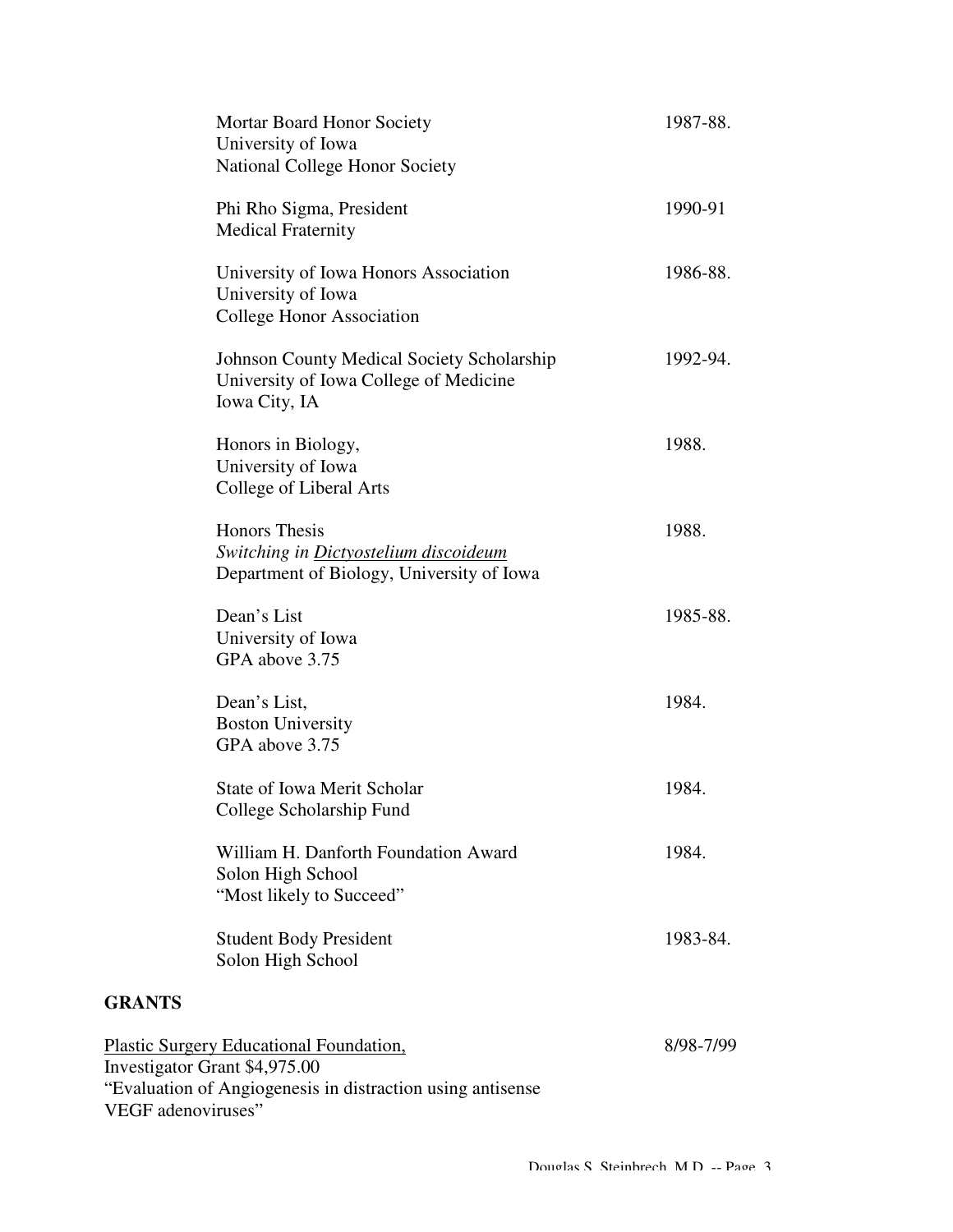| Howard Hughes Medical Institute,<br>Research Scholarship \$27,000.00                                                                                                  | 7/91-7/92 |
|-----------------------------------------------------------------------------------------------------------------------------------------------------------------------|-----------|
| "Increasing immunogenicity of tumor cells by genetic manipulation-<br>a mechanism of tumor vaccines"                                                                  |           |
| National Institutes of Health<br>Summer Research Fellowship Grant \$3,550.00<br>"Evaluation of the mechanisms of actin-myosin molecular<br>interactions in the chick" | 5/90-8/90 |
| University of Iowa<br>Undergraduate Research Grant \$2,000.00<br>"Rate-limiting transcriptional factors in <i>Dictyostelium Discoideum</i> "                          | 8/86-7/88 |

#### **PROFESSIONAL ORGANIZATIONS/APPOINTMENTS:**

Fellow, American Board of Plastic Surgery New York Medical Association American Medical Association Association of Academic Surgeons, Resident Member American Cleft Palate Association, Resident Member American Society of Aesthetic Plastic Surgery, Application Review Committee Member

## **HOBBIES:**

Skiing Golf Water skiing Tennis

## **PUBLICATIONS:**

- 1) Kraft B, Steinbrech DS, Yang M, and Soll DR: High frequency switching in *Dictyostelium Developmental Biology* 130: 198-208, 1988.
- 2) Gilbert SR, Steinbrech DS, Hunninghake GW: Evaluation of Angiotensin Converting Enzyme steady-state mRNA in a murine model of granuloma formation. *American Review of Respiratory Disease* 141: A867. 1990.
- 3) Gilbert SR, Steinbrech DS, Landas SK, and Hunninghake GW: Amounts of Angiotensin Converting enzyme mRNA reflect the burden of granulomas in granulomatous lung disease. *American Review of Respiratory Disease* 148: 483-6 1993.
- 4) Rowe NM, Mehrara BJ, Dudziak ME, Steinbrech DS, MacKool RJ, Gittes GK, McCarthy JG, Longaker MT: Rat mandibular distraction osteogenesis: Part I. Histologic and radiographic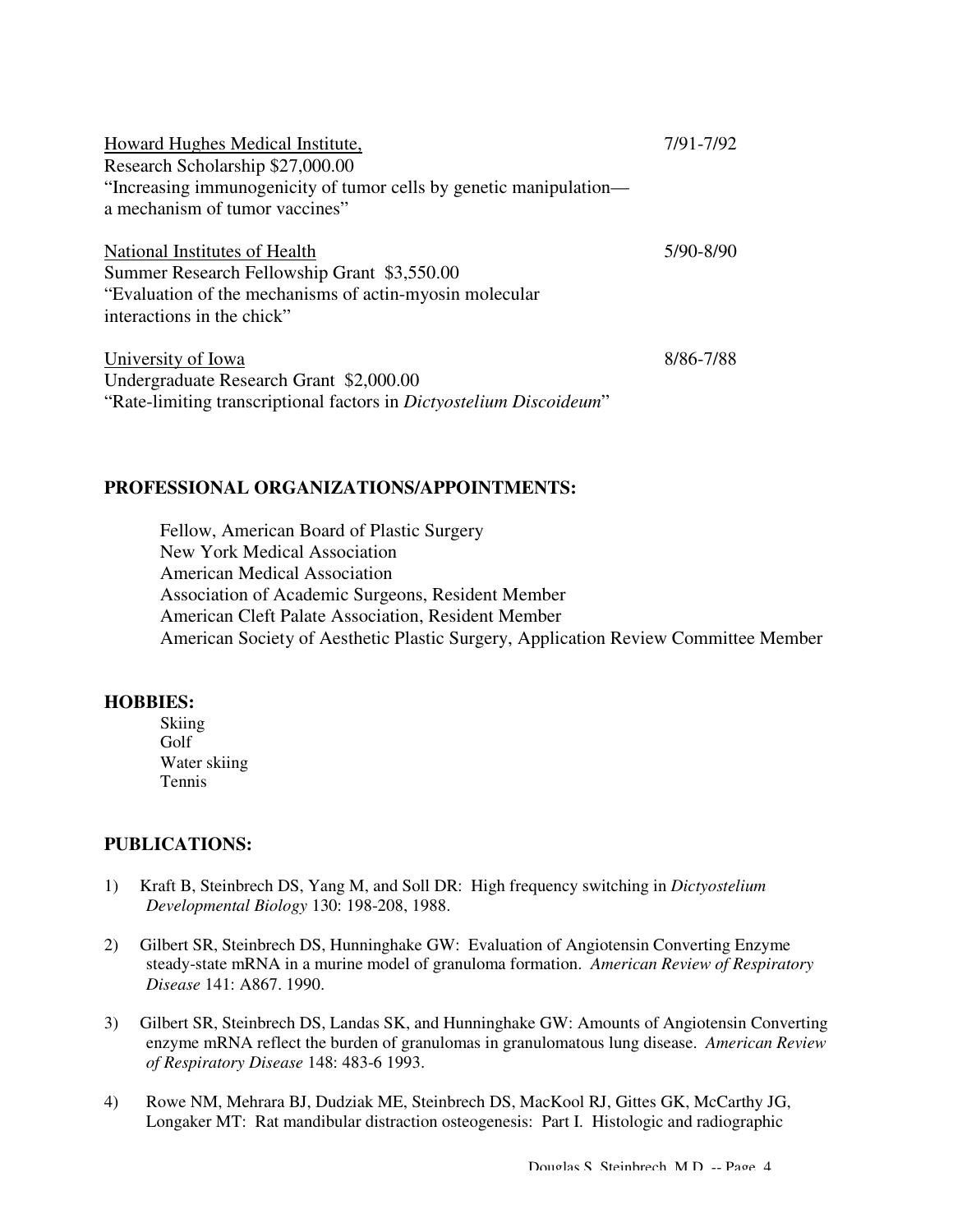analysis. *Plastic and Reconstructive Surgery* 102 (6);2022-32,1998.

- 5) Boeve TR, Steinberg JB, Corry DS, Steinbrech DS, Richenbacher WE, Behrendt DM: Cardiac surgery on patients with solid organ transplants. The  $67<sup>th</sup>$  Scientific Session of The American Heart Association, 1996.
- 6) Mehrara BJ, Steinbrech DS, Rowe NM, Mackool RJ, Gittes GK, McCarthy JG, and Longaker MT: Rat mandibular distraction osteogenesis: II. Molecular analysis of transforming growth factor β-1 and osteocalcin gene expression. *Plastic and Reconstructive Surgery* 103(2):536- 47, 1999.
- 7) Chang J, Most D, Bresneck S, Mehrara BJ, Steinbrech DS, Longaker MT, and Turk AE: Proliferative hemangiomas: Analysis of cytokine gene expression and angiogenesis. *Plastic and Reconstructive Surgery* 103: 1-9, 1999.
- 8) Frenkel SR, Saadeh PB, Mehrara BJ, Steinbrech DS, Cocker R, McCormick SA, Gittes GK, Longaker MT: Transforming growth factor beta superfamily members: role in cartilage modeling. *Owen H. Wangensteen Surgical Forum XLIX—Proceedings of the 84<sup>th</sup> Annual Sessions of Owen H.* Wangensteen Surgical Forum 49: 516-518, 1998.
- 9) Fernandez H, Mehrara BJ, Saadeh PB, Steinbrech DS, Grau J, Gittes GK, Longaker MT: Adenoviralmediated TGF-β1 gene therapy of osteoblasts *in vitro*. *Owen H. Wangensteen Surgical Forum XLIX*—Proceedings of the 84<sup>th</sup> Annual Sessions of Owen H. Wangensteen Surgical Forum 49: 522-524, 1998.
- 10) Steinbrech DS, Gerrets RP, Mehrara BJ, Saadeh PB, Dudziak ME, McCarthy JG, Gittes GK, Longaker MT: Characterization of growth, maturation, and expression of vascular endothelial growth factor expression by osteoblasts in response to hypoxia. *Owen H. Wangensteen Surgical Forum XLIX—Proceedings* of the 84<sup>th</sup> Annual Sessions of Owen H. Wangensteen Surgical Forum 49: 513-516, 1998.
- 11) Saadeh PB, Mehrara BJ, Steinbrech DS, Dudziak ME, Gosain AK, Gittes GK, Longaker MT: TGFβ1 and basic FGF modulate the expression of vascular endothelial growth factor by osteoblasts *in vitro. Owen H. Wangensteen Surgical Forum XLIX—Proceedings of the 84<sup>th</sup> Annual Sessions of* Owen H. Wangensteen Surgical Forum 49: 513-516, 1998.
- 12) Longaker MT, Mehrara BJ, Steinbrech DS, Rowe NM, Dudziak ME, Grau J, McCarthy JG, Gittes GK: Gene expression during mandibular distraction osteogenesis. *Owen H. Wangensteen Surgical Forum XLIX*—Proceedings of the 84<sup>th</sup> Annual Sessions of Owen H. Wangensteen Surgical Forum 49: 646-648, 1998.
- 13) Williams JK, Steinbrech DS, Mehrara BJ, Rowe NM, Dudziak ME, Saadeh PB, McCarthy JG, Gittes GK, Longaker MT: Gene expression of TGF-β1, TGF-β1 receptors-I and II, and insulin-like growth factor-I and II during mandibular bone fracture healing. *Owen H. Wangensteen Surgical Forum XLIX*—Proceedings of the 84<sup>th</sup> Annual Sessions of Owen H. Wangensteen Surgical Forum 49: 661-662, 1998.
- 14) Mehrara BJ, Fernandez H, Chau D, Sagiroglu J, Steinbrech DS, Ueno H, Grau J, Gittes GK, Longaker MT: Adenovirus-mediated transmission of a dominant negative truncated TGF-β1 receptor inhibits *in vitro* mouse cranial suture fusion. *Owen H. Wangensteen Surgical Forum XLIX*—Proceedings of the 84<sup>th</sup> Annual Sessions of Owen H. Wangensteen Surgical Forum 49: 492-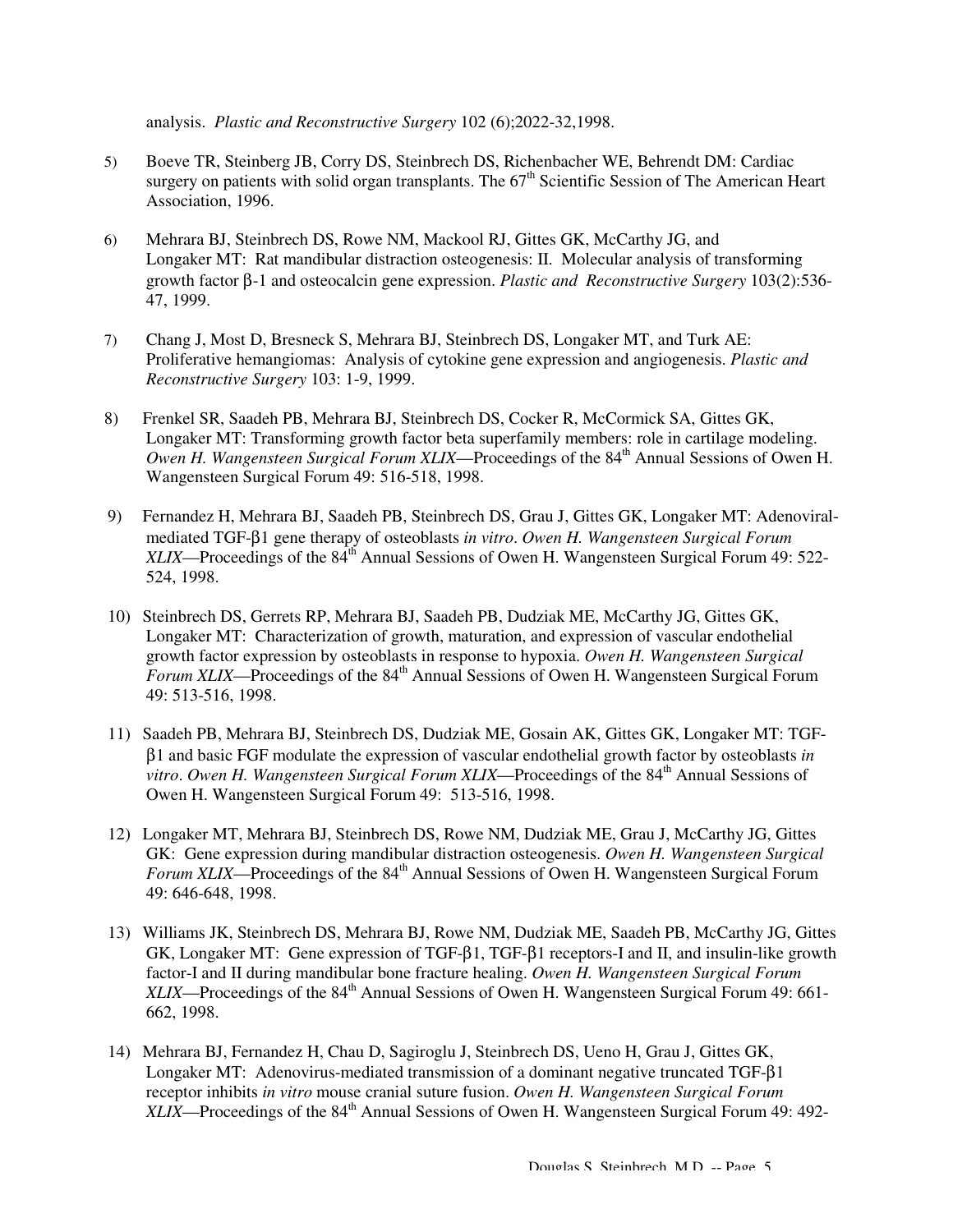494, 1998.

- 15) Rowe NM, Mehrara BJ, Williams JK, MacKool RJ, Steinbrech DS, Thorne CH, Carp NS, Longaker MT, McCarthy JG: Device stability, accelerated rates and rhythms in craniofacial distraction osteogenesis in an experimental model. *Plastic Surgical Forum; Volume XXI:* 228-230, 1998.
- 16) Mehrara BJ, Ueno H, Fernandez H, Steinbrech DS, Saadeh PB, Sagrigolu J, McCarthy JG, Gittes GK, Longaker MT: Gene therapy of fusing cranial sutures. *Plastic Surgical Forum; Volume XXI:* 225-227, 1998.
- 17) Mehrara BJ, Saadeh PB, Steinbrech DS, Dudziak M, Gittes GK, Longaker MT: Adenovirus-mediated TGF-β1 gene therapy of osteoblasts *in vitro*. *Plastic Surgical Forum; Volume XXI:* 75-77, 1998.
- 18) Saadeh PB, Cocker RS, Falk AM, DeVore DP, Mehrara BJ, McCormick SA, Steinbrech DS, Rowe NM, McCarthy JG, Gittes GK, Longaker MT: Repair of a critical sized defect in the rat mandible using allogenic type I collagen. *Plastic Surgical Forum; Volume XXI:* 41-43, 1998.
- 19) Rowe NM, Mehrara BJ, Steinbreh DS, Dudziak ME, Saadeh PB, McCarthy JG, Gittes GK, McCarthy JG and Longaker MT: Angiogenesis during mandibular distraction osteogenesis. *Annals of Plastic Surgery* 42(5): 470-75.
- 20) Saadeh PB, Brent B, Mehrara BJ, Steinbrech DS, Ting V, Gittes GK, Longaker MT: Human cartilage engineering: Chondrocyte extraction, proliferation, and characterization for construct development. *Annals of Plastic Surgery* 42(5):509-13, 1999.
- 21) Steinbrech DS, Mehrara BJ, Chau D, Rowe NM, Chin G, Lee T, Saadeh PB, Gittes GK, Longaker MT: Hypoxia up-regulates VEGF production in keloid fibroblasts. *Annals of Plastic Surgery* 42(5):514-19, 1999
- 22) Mehrara BJ, Saadeh PB, Steinbrech DS, Dudziak M, Gittes GK, Longaker MT: Adenovirus-mediated gene therapy of osteoblasts *in vitro* and *in vivo*. *Journal of Bone and Mineral Research* 14(8):1290- 301.
- 23) Steinbrech DS, Mehrara BJ, Rowe NM, Dudziak ME, Saadeh PB, Gittes GK, Longaker MT: Gene expression of insulin-like growth factor I and II in rat membranous osteotomy healing. *Annals of Plastic Surgery.* 42(5):481-87.
- 24) Mehrara BJ, Steinbrech DS, Saadeh PB, Gittes GK, Longaker MT: The expression of high affinity receptors for TGF-β1 during cranial suture fusion. *Annals of Plastic Surgery* 42(5):502-8,1999.
- 25) Steinbrech DS, Mehrara BJ, Saadeh PB, Chin G, Dudziak ME, Gerrets RP, Gittes GK, Longaker MT: Hypoxia upregulates VEGF expression and cellular proliferation by osteoblasts in vitro. *Plastic and Reconstructive Surgery* 104(3):738-47, 1999.
- 26) Mehrara BJ, Greenwald JA, Chin GS, Dudziak ME, Sagirolglu JS, Steinbrech DS, Saadeh PB, Gittes GK, Longaker MT: Regional differentiation of rat cranial suture-derived dural cells is dependent on association with fusing and patent cranial sutures. *Plastic and Reconstructive Surgery* (Accepted for publication).
- 27) Steinbrech DS, Longaker MT, Mehrara BJ, Saadeh PB, Gerrets MA, Gittes GK: Fibroblast response to hypoxia: The relationship between angiogenesis and matrix regulation. *Journal of Surgical Research*, 84(2):127-33, 1999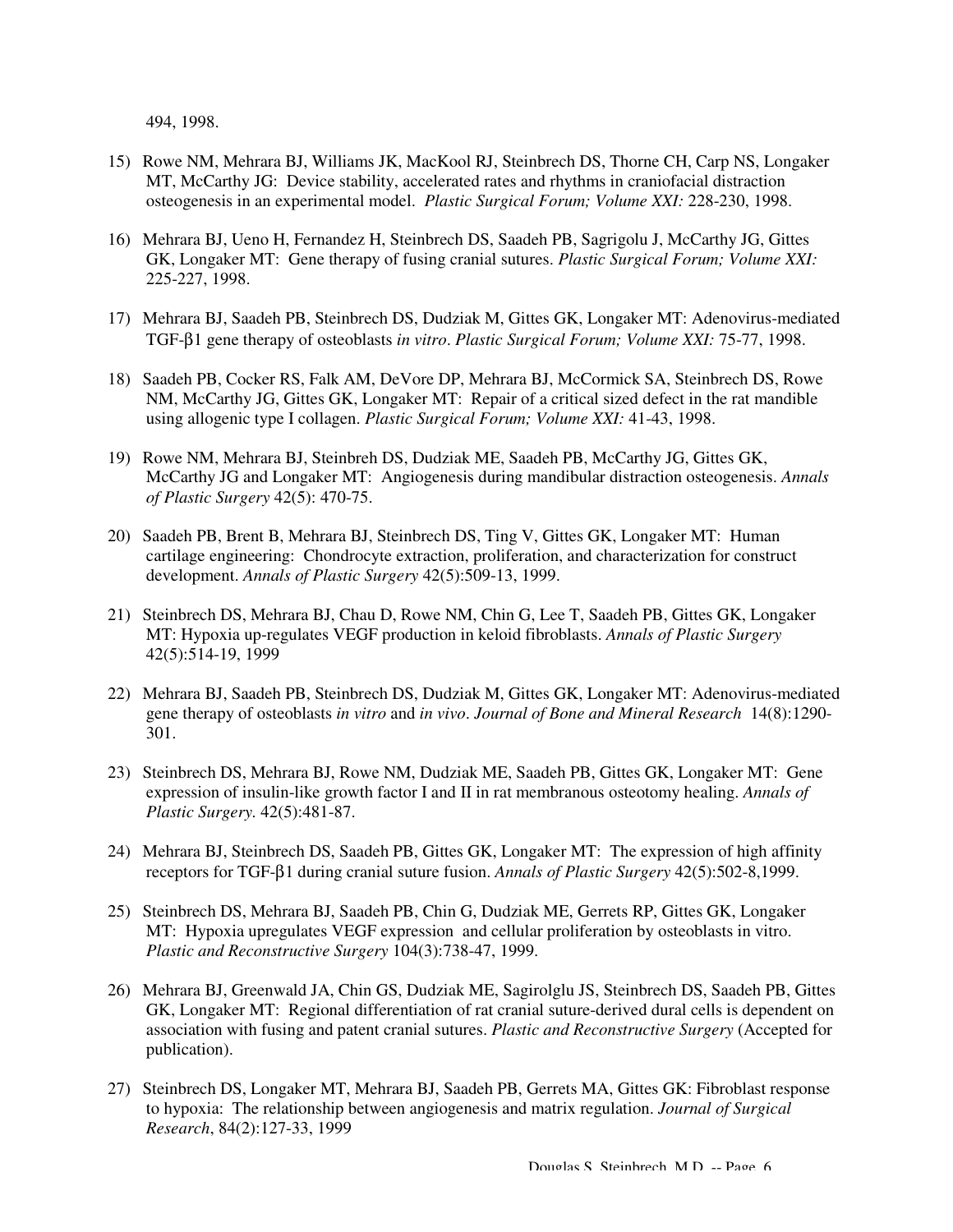- 28) Saadeh PB, Mehrara BJ, Steinbrech DS, Greenwald JA, Gosain AK, Gittes GK, Longaker MT: Vascular endothelial growth factor expression is increased in membranous bone healing and TGF-β1 modulates its expression by osteoblasts in vitro. (Accepted for publication, *American Journal of Physiology*, 1999).
- 29) Rowe NM, Steinbrech DS, Mehrara BJ, Saadeh PB, Dudziak ME, Luchs JS, Greenwald JA, Paccione MF, Gittes GK, Longaker MT: Gene expression of VEGF, TGF-beta3, Collagen II and TIMP-1: Molecules important to rat membranous Bone Repair. *Owen H. Wangensteen Surgical Forum XLX—Proceedings of the 85<sup>th</sup>* Annual Sessions of Owen H. Wangensteen Surgical Forum, 1999.
- 30) Leung JD, Steinbrech DS, Mehrara BJ, Gerrets RP, Saadeh PB, Luchs JS, Gittes GK, Longaker MT: The hypoxic regulation of genes known to be involved in fracture healing: Collagen II and III, TGFβ2 and β3, TGF-β RI and RII, and TIMP-1 in primary osteoblasts. *Owen H. Wangensteen Surgical Forum XLX—Proceedings of the 85<sup>th</sup> Annual Sessions of Owen H. Wangensteen Surgical Forum,* 1999.
- 31) Steinbrech DS, Mehrara BJ, Saadeh PB, Luchs JS, Spector JS, Greenwald JA, Gittes GK, Longaker MT: The molecular regulation of hypoxia-induced VEGF expression in primary osteoblasts suggests an oxygen-sensing mechanism. *Owen H. Wangensteen Surgical Forum XLX*—Proceedings of the 85th Annual Sessions of Owen H. Wangensteen Surgical Forum, 1999.
- 32) Luchs JS, Mehrara BJ, Paccione MF, Steinbrech DS, Greenwald JA, Spector JA, Saadeh PB, Gittes GK, Longaker MT: The expression of BMP-2/4 and BMP-7 during membranous bone fracture repair. *Owen H. Wangensteen Surgical Forum XLX—Proceedings* of the 85<sup>th</sup> Annual Sessions of Owen H. Wangensteen Surgical Forum, 1999.
- 33) Saadeh PB, Mehrara BJ, Steinbrech DS, Luchs JS, Greenwald JA, Spector JA, Gittes GK, Longaker MT: Molecular mechanisms of angiogenesis during fracture healing. *Surgical Forum Owen H. Wangensteen Surgical Forum XLX—Proceedings of the 85<sup>th</sup> Annual Sessions of Owen H.* Wangensteen Surgical Forum, 1999.
- 34) Dudziak ME, Saadeh PB, Mehrara BJ, Steinbrech DS, Spector JA, Greenwald JA, Paccione MF, Gittes GK, Longaker MT: Ionizing radiation: Effects on osteoblast-like cells in vitro and a potential gene therapy-mediated phenotype "Rescue". *Owen H. Wangensteen Surgical Forum XLX*— Proceedings of the 85<sup>th</sup> Annual Sessions of Owen H. Wangensteen Surgical Forum, 1999.
- 35) Paccione MF, Saadeh PB, Mehrara BJ, Steinbrech DS, Spector JA, Greenwald JA, Luchs JS, Gittes GK, Longaker MT: The regulation of VEGF expression in osteoblastic cells. *Owen H. Wangensteen Surgical Forum XLX—Proceedings of the 85<sup>th</sup> Annual Sessions of Owen H. Wangensteen Surgical* Forum, 1999.
- 36) Greenwald JA, Mehrara BJ, Spector JA, Chin GS, Steinbrech DS, Saadeh PB, Luchs JS, Paccione MF, Gittes GK, Longaker MT: Biomolecular mechanisms of calvarial bone induction; immature vs. mature dura mater. *Plastic and Reconstructive Surgery* (Accepted for publication).
- 37) Frenkel SR, Saadeh PB, Mehrara BJ, Chin GS, Steinbrech DS, Brent B, Gittes Gk, Longaker MT: Transforming growth factor beta superfamily members: Role in cartilage modeling. *Plastic and Reconstructive Surgery* (Accepted for publication).
- 38) Steinbrech DS, Mehrara BJ, Rowe NM, Dudziak ME, Luchs JS, Saadeh PB, Gittes GK and Longaker MT: Gene expression of TGF-β1, TGF-β Receptors, and extracellular matrix proteins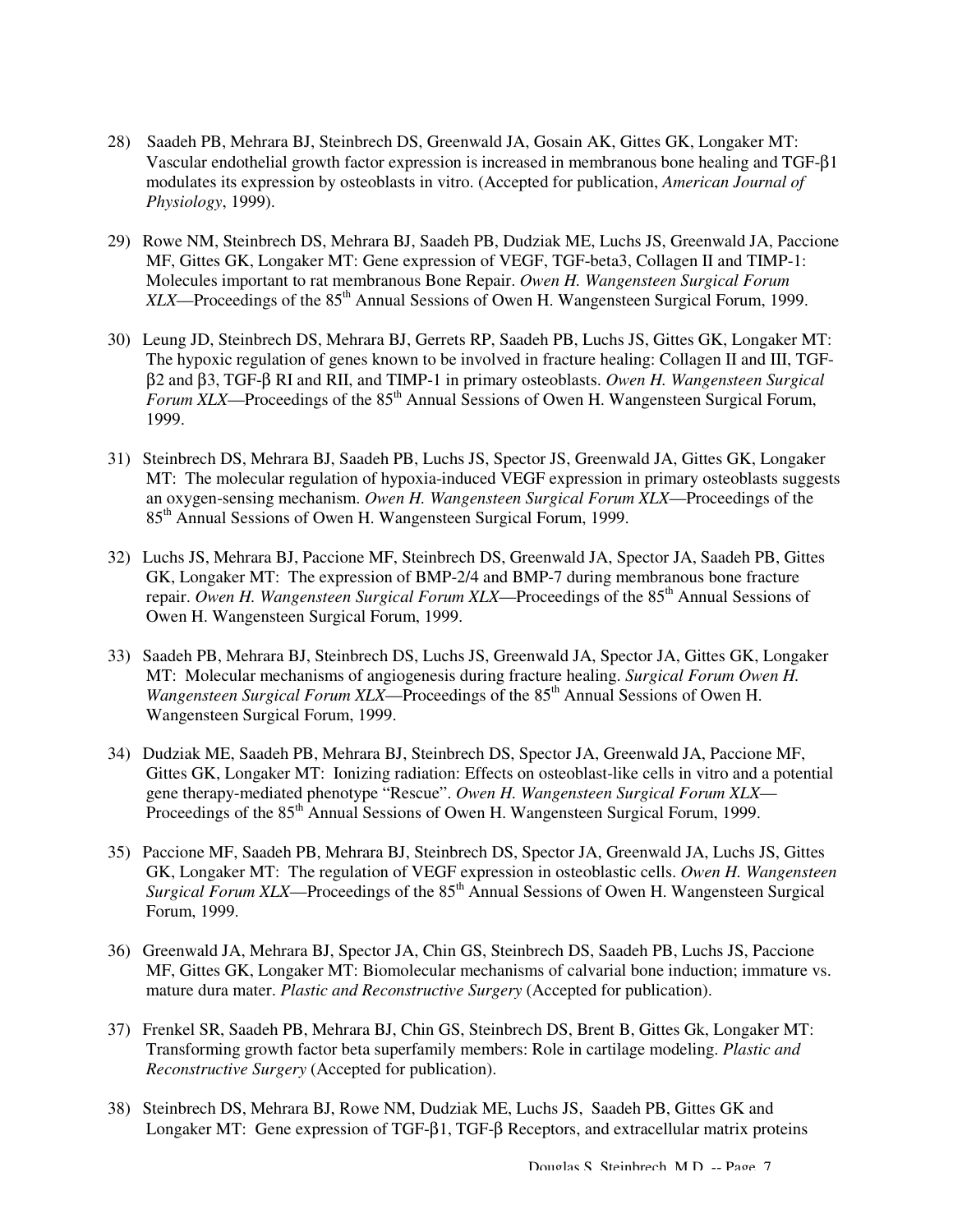during rat membranous bone healing. *Plastic and Reconstructive Surgery* (Accepted for publication).

- 39) Steinbrech DS, Mehrara BJ, Saadeh PB, Spector JS, Luchs JS, Greenwald JA, Gittes GK, Longaker MT: Hypoxic induction of vascular endothelial growth factor is mediated by an oxygen-sensing mechanism. *American Journal of Physiology* (Accepted for publication, 1999).
- 40) Steinbrech DS, Mehrara BJ, Saadeh PB, Spector JS, Luchs JS, Greenwald JA, Gittes GK, Longaker MT: Gene expression in rat membranous bone repair II: regulation of TGF-β3, VEGF, collagen II, and TIMP-1 in fracture healing (Submitted for publication).
- 41) Steinbrech DS, Mehrara BJ, Saadeh PB, Spector JS, Luchs JS, Greenwald JA, Gittes GK, Longaker MT: Vascular endothelial growth factor mRNA expression is regulated by platelet-derived growth factor in rat osteoblasts. (Submitted to *Journal of Surgical Research, 1999.)*
- 42) Greenwald JA, Mehrara BJ, Spector JA, Steinbrech DS, Saadeh PB, Gittes GK, Longaker MT: Regional differentiation of dura mater determines fate of cranial sutures. The  $33<sup>rd</sup>$  Annual Meeting of the Association of Academic Surgery. (Submitted to *Journal of Surgical Research, 1999.)*
- 43) Steinbrech DS, Mehrara BJ, Saadeh PB, Spector JS, Luchs JS, Greenwald JA, Gittes GK, Longaker MT: Hypoxia induces changes in gene expression of molecules important to bone repair in primary osteoblasts (Submitted to *Plastic and Reconstructive Surgery, 1999)*
- 44) Rowe NM, Steinbrech DS, Mehrara BJ, Saadeh PB, Dudziak ME, Luchs JS, Greenwald JA, Paccione MF, Gittes GK, Longaker MT: Gene expression of VEGF, TGF-β3 Collagen II and TIMP-1: Molecules important to rat membranous bone repair. *Owen H. Wangensteen Surgical Forum XLXX*—Proceedings of the 85<sup>th</sup> Annual Sessions of Owen H. Wangensteen Surgical Forum (In press, 1999).
- 45) Leung JD, Steinbrech DS, Mehrara BJ, Gerrets RP, Saadeh PB, Luchs JS, Gittes GK, Longaker MT: The hypoxic regulation of genes known to be involved in fracture healing: Collagen II and III, TGFβ2, and β3, TGF-β RI and RII, and TIMP-1 in primary osteoblasts. *Owen H. Wangensteen Surgical Forum XLXX—Proceedings of the 85<sup>th</sup> Annual Sessions of Owen H. Wangensteen Surgical Forum* (In press, 1999).
- 46) Steinbrech DS, Mehrara BJ, Saadeh PB, Luchs JS, Spector JS, Greenwald JA, Gittes GK, Longaker MT: The molecular regulation of hypoxia-induced VEGF expression in primary osteoblasts suggests an oxygen-sensing mechanism. *Owen H. Wangensteen Surgical Forum XLXX*—Proceedings of the 85th Annual Sessions of Owen H. Wangensteen Surgical Forum (In press, 1999).
- 47) Luchs JS, Mehrara BJ, Paccione MF, Steinbrech DS, Greenwald JA, Spector JA, Saadeh PB, Gittes GK, Longaker MT: The expression of BMP-2/4 and BMP-7 during membranous bone fracture repair. *Owen H. Wangensteen Surgical Forum XLXX*—Proceedings of the 85<sup>th</sup> Annual Sessions of Owen H. Wangensteen Surgical Forum (In press, 1999).
- 48) Saadeh PB, Mehrara BJ, Steinbrech DS, Luchs JS, Greenwald JA, Spector JA, Gittes GK, Longaker MT: Molecular mechanisms of angiogenesis during fracture healing. *Owen H. Wangensteen Surgical Forum XLXX—Proceedings* of the  $85<sup>th</sup>$  Annual Sessions of Owen H. Wangensteen Surgical Forum (In press, 1999).
- 49) Dudziak ME, Saadeh PB, Mehrara BJ, Steinbrech DS, Spector JA, Greenwald JA, Paccione MF, Gittes GK, Longaker MT: Ionizing Radiation: effects on osteoblast-like cells *in vitro* and a potential gene therapy-mediated phenotypic "rescue". *Owen H. Wangensteen Surgical Forum*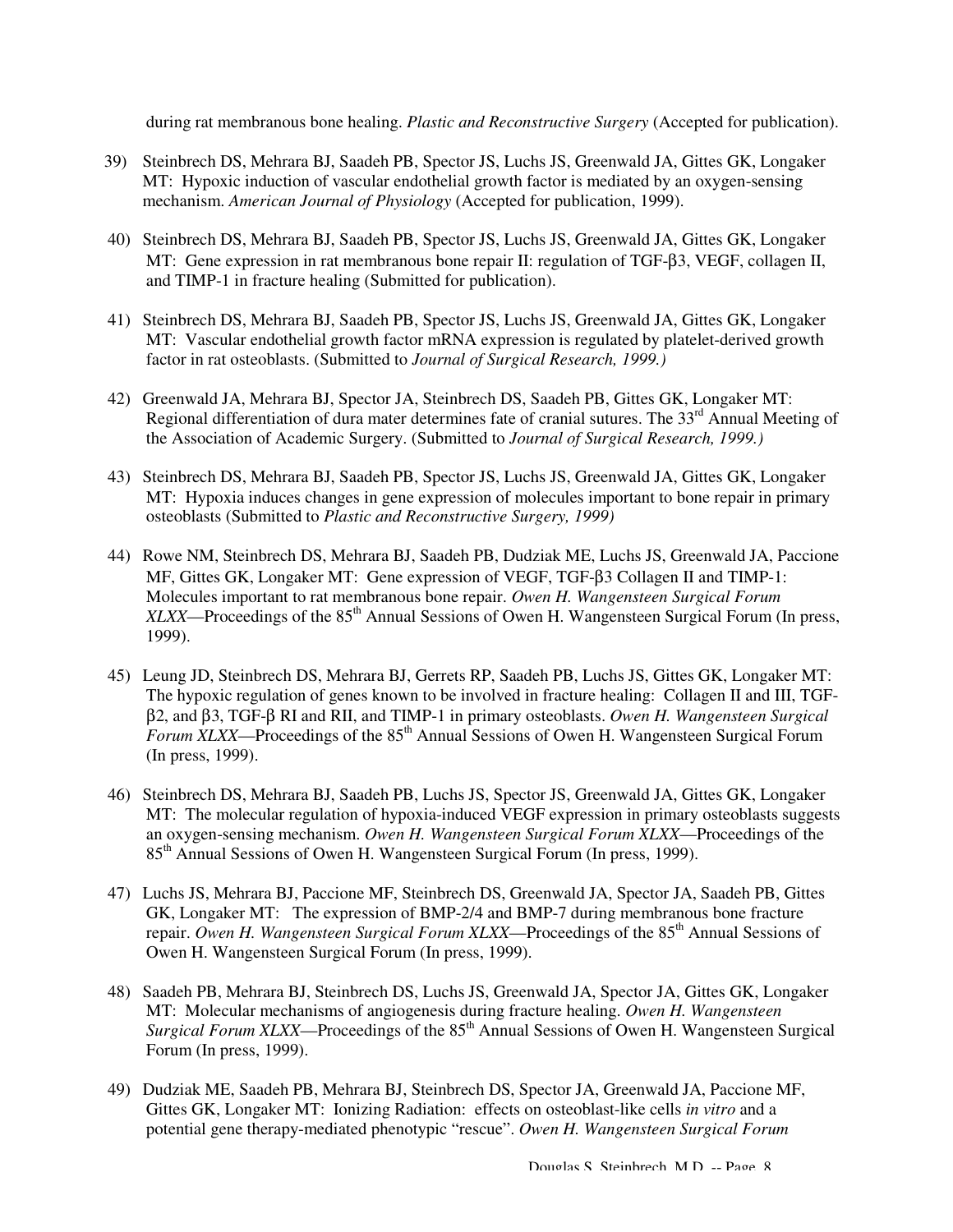*XLXX*—Proceedings of the 85<sup>th</sup> Annual Sessions of Owen H. Wangensteen Surgical Forum (In press, 1999).

- 50) Paccione MF, Saadeh PB, Mehrara BJ, Steinbrech DS, Spector JA, Greenwald JA, Luchs JS, Gittes GK, Longaker MT: The regulation of VEGF expression in osteoblastic cells. *Owen H. Wangensteen Surgical Forum XLXX—Proceedings of the 85<sup>th</sup> Annual Sessions of Owen H. Wangensteen Surgical* Forum (In press, 1999).
- 51) Saadeh JA, Mehrara BJ, Gosain AK, Paccione MF, Steinbrech DS, Spector JA, Gittes GK, Longaker MT: Fracture healing: the effects of strain on osteoblasts. *Plastic Surgical Forum; Volume XXII* (In press, 1999).
- 52) Greenwald JA, Mehrara BH, Saadeh PB, Steinbrech DS, Gittes GK, Longaker MT: Re-ossification of calvarial defects: immature vs. mature dura mater. *Plastic Surgical Forum; Volume XXII* (In press, 1999).
- 53) Saadeh PB, Mehrara BJ, Dudziak ME, Steinbrech DS, Spector JA, Greenwald JA, Gittes GK, Longaker MT: Osteoradionecrosis: Cellular mechanisms and gene therapy. *Plastic Surgical Forum; Volume XXII* (In press, 1999).
- 54) Steinbrech DS, Mehrara BJ, Saadeh PB, Rowe NM, Dudziak ME, Luchs JS, Greenwald JA, Spector JA, Gittes GK, Longaker MT: An overview of the gene expression of ten molecules critical for osteogenesis in membranous bone healing. *Plastic Surgical Forum; Volume XXII* (In press, 1999).
- 55) Mehrara BJ, Saadeh PB, Steinbrech Ds, Paccione MF, Gittes GK, Longaker MT: Molecular differences between acute mandibular bone lengthening and distraction osteogenesis. *Plastic Surgical Forum; Volume XXII* (In press, 1999).
- 56) Steinbrech DS, Mehrara BJ, Saadeh PB, Luchs JS, Greenwald JA, Paccione MF, Gittes GK, Longaker MT: Adenovirus-mediated delivery of TGF-β1 in dermal fibroblasts: a model of gene therapy for wound healing. *Plastic Surgical Forum; Volume XXII* (In press, 1999).
- 57) Bouletreau PJ, Warren SM, Spector JA, Steinbrech DS, Mehrara BJ, Longaker MT: Factors in the fracture microenvironment induce primary osteoblast angiogenic cytokine production. *Plast Reconstr Surg.* 2002 Jul;110(1):139-48.
- 58) Saadeh PB, Khosla RK, Mehrara BJ, Steinbrech DS, McCormick SA, DeVore DP, Longaker MT: Repair of a critical size defect in the rat mandible using allogenic type I collagen. *J Craniofac Surg.* 2001 Nov;12(6):573-9.
- 59) Chin GS, Liu W, Peled Z, Lee TY, Steinbrech DS, Hsu M, Longaker MT: Differential expression of transforming growth factor-beta receptors I and II and activation of Smad 3 in keloid fibroblasts. *Plast Reconstr Surg.* 2001 Aug;108(2):423-9.
- 60) Warren SM, Steinbrech DS, Mehrara BJ, Saadeh PB, Greenwald JA, Spector JA, Bouletreau PJ, Longaker MT: Hypoxia regulates osteoblast gene expression. *J Surg Res*. 2001 Jul;99(1):147-55.
- 61) Bouletreau PJ, Steinbrech D, Spector JA, Warren SM, Greenwald JA, Mehrara BJ, Detch RC, Longaker MT: Gene expression of transforming growth factor-beta 3 and tissue inhibitor of metalloproteinase type 1 during membranous bone healing in rats. *J Craniofac Surg.* 2000 Nov;11(6):521-6.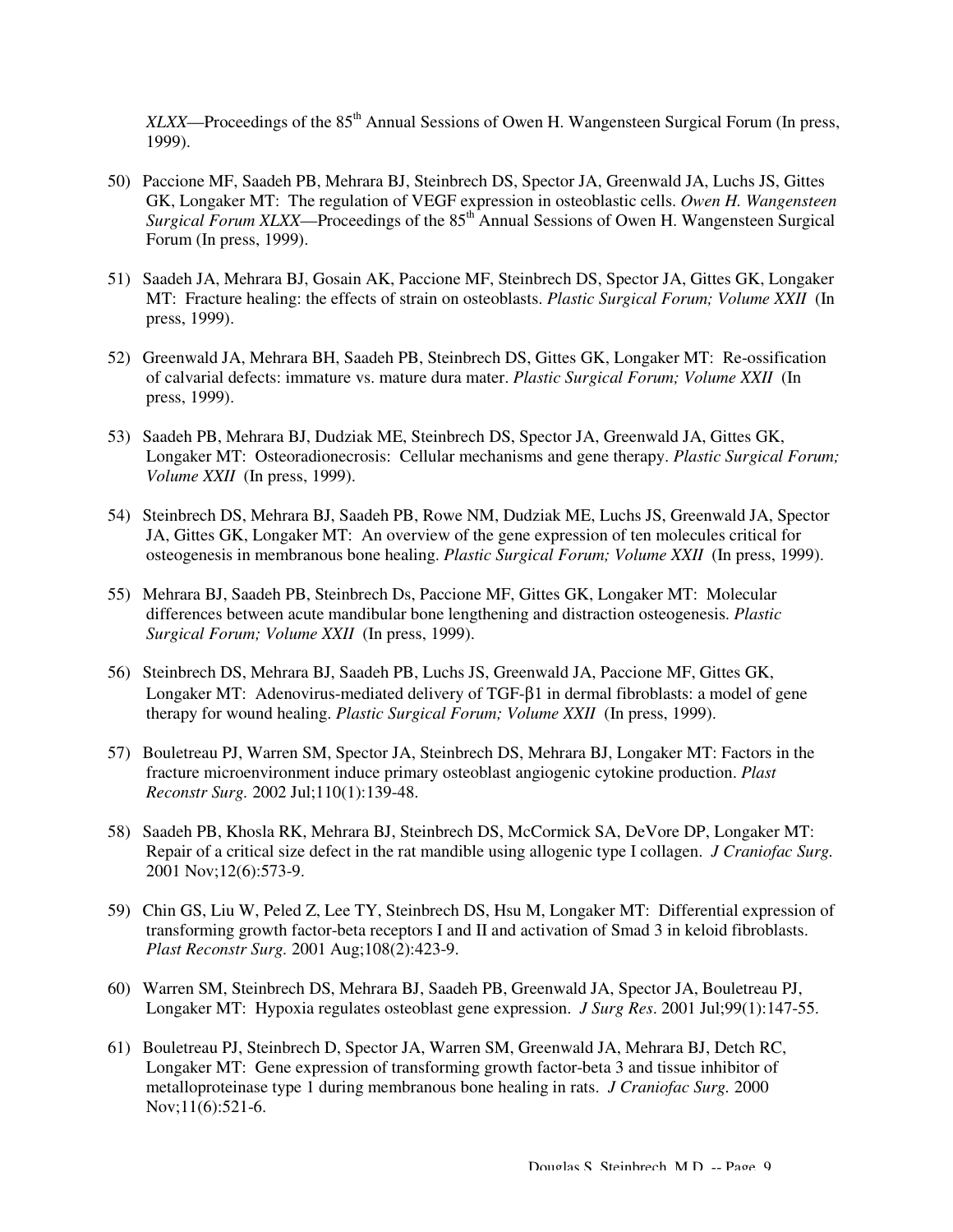- 62) Mehrara BJ, Saadeh PB, Steinbrech DS, Dudziak M, Grayson BH, Cutting CB, McCarthy JG, Gittes GK, Longaker MT: A rat model of gingivoperiosteoplasty. *J Craniofac Surg.* 2000 Jan;11(1):54-8.
- 63) Warren SM, Mehrara BJ, Steinbrech DS, Paccione MF, Greenwald JA, Spector JA, Longaker MT: Rat mandibular distraction osteogenesis: part III. Gradual distraction versus acute lengthening*. Plast Reconstr Surg.* 2001 Feb;107(2):441-53.
- 64) Steinbrech DS, Mehrara BJ, Saadeh PB, Greenwald JA, Spector JA, Gittes GK, Longaker MT: VEGF expression in an osteoblast-like cell line is regulated by a hypoxia response mechanism. *Am J Physiol Cell Physiol.* 2000 Apr;278(4):C853-60.
- 65) Chin GS, Liu W, Steinbrech D, Hsu M, Levinson H, Longaker MT. Cellular signaling by tyrosine phosphorylation in keloid and normal human dermal fibroblasts. *Plast Reconstr Surg.* 2000
- 66) Spector JA, Mehrara BJ, Greenwald JA, Saadeh PB, Steinbrech DS, Bouletreau PJ, Smith LP, Longaker MT: Osteoblast expression of vascular endothelial growth factor is modulated by the extracellular microenvironment. *Am J Physiol Cell Physiol*. 2001 Jan;280(1):C72-80.
- 67) Dudziak ME, Saadeh PB, Mehrara BJ, Steinbrech DS, Greenwald JA, Gittes GK, Longaker MT: The effects of ionizing radiation on osteoblast-like cells in vitro. *Plast Reconstr Surg.* 2000 Oct;106(5):1049-61.
- 68) Spector JA, Mehrara BJ, Greenwald JA, Saadeh PB, Steinbrech DS, Smith LP, Longaker MT: A molecular analysis of the isolated rat posterior frontal and sagittal sutures: differences in gene expression. Plast Reconstr Surg. 2000 Sep;106(4):852-61; discussion 862-7.
- 69) Greenwald JA, Mehrara BJ, Spector JA, Fagenholz PJ, Saadeh PB, Steinbrech DS, Gittes GK, Longaker MT: Immature versus mature dura mater: II. Differential expression of genes important to calvarial reossification. Plast Reconstr Surg. 2000 Sep;106(3):630-8; discussion 639.
- 70) Steinbrech DS, Mehrara BJ, Rowe NM, Dudziak ME, Luchs JS, Saadeh PB, Gittes GK, Longaker MT: Gene expression of TGF-beta, TGF-beta receptor, and extracellular matrix proteins during membranous bone healing in rats. Plast Reconstr Surg. 2000 May;105(6):2028-38.
- 71) Saadeh PB, Mehrara BJ, Steinbrech DS, Spector JA, Greenwald JA, Chin GS, Ueno H, Gittes GK, Longaker MT: Mechanisms of fibroblast growth factor-2 modulation of vascular endothelial growth factor expression by osteoblastic cells.
- 72) Steinbrech DS, Mehrara BJ, Saadeh PB, Greenwald JA, Spector JA, Gittes GK, Longaker MT: Hypoxia increases insulinlike growth factor gene expression in rat osteoblasts. Ann Plast Surg. 2000 May;44(5):529-34; discussion 534-5.
- 73) Spector JA, Mehrara BJ, Luchs JS, Greenwald JA, Fagenholz PJ, Saadeh PB, Steinbrech DS, Longaker MT: Expression of adenovirally delivered gene products in healing osseous tissues. Ann Plast Surg. 2000 May;44(5):522-8.
- 74) Greenwald JA, Mehrara BJ, Spector JA, Chin GS, Steinbrech DS, Saadeh PB, Luchs JS, Paccione MF, Gittes GK, Longaker MT: Biomolecular mechanisms of calvarial bone induction: immature versus mature dura mater. Plast Reconstr Surg. 2000 Apr;105(4):1382-92.
- 75) Frenkel SR, Saadeh PB, Mehrara BJ, Chin GS, Steinbrech DS, Brent B, Gittes GK, Longaker MT: Transforming growth factor beta superfamily members: role in cartilage modeling: Plast Reconstr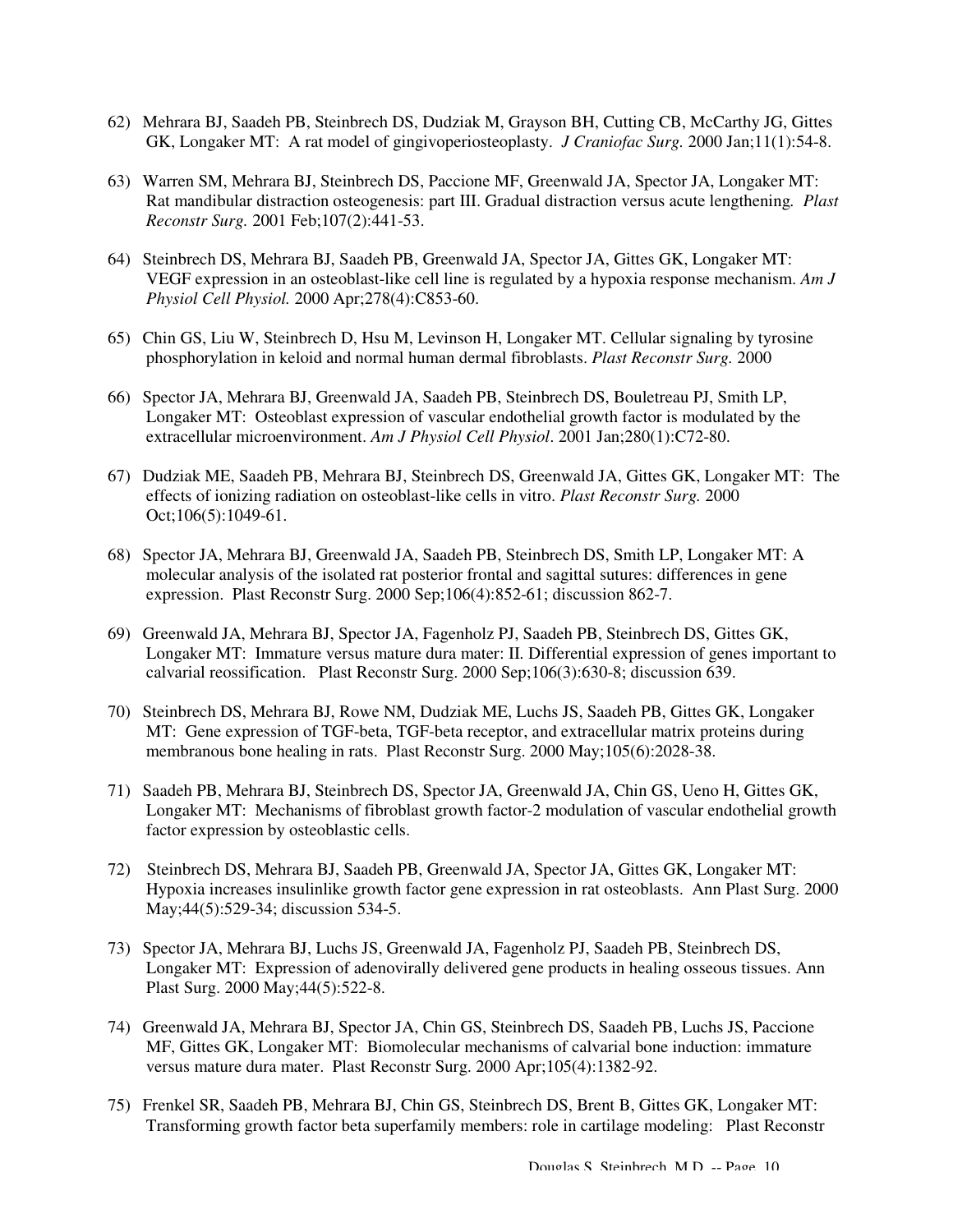Surg. 2000 Mar;105(3):980-90.

76) Mehrara BJ, Greenwald J, Chin GS, Dudziak M, Sagrioglu J, Steinbrech DS, Saadeh PB, Gittes GK, Longaker MT: Regional differentiation of rat cranial suture-derived dural cells is dependent on association with fusing and patent cranial sutures. Plast Reconstr Surg. 1999 Sep;104(4):1003-13.

#### **MANUSCRIPTS IN PROGRESS**

1) Steinbrech DS, Steinbrech DS, Borud LJ, Seibold JR, Choi M: Vascular Disease at the Wrist in Scleroderma. (In preparation for submitted to *Plast Reconstr Surg*. Fall, 1999).

## **ABSTRACTS**

- 1) Steinbrech DS, Rosenberg SA: Transfection of MHC Class II Protein Increases Immunogenicity in Mouse Tumor Model System. Surgery Branch, NCI, National Institutes of Health. (Presented April  $5<sup>th</sup>$ , 1992, Bethesda, MD).
- 2) Gilbert SR, Steinbrech DS, Hunninghake GW: Evaluation of Angiotensin Converting Enzyme Steady-state mRNA in a Murine Model of Granuloma Formation. *American Review of Respiratory Disease* (Presented 1990).
- 3) Boeve TR, Steinberg JB, Corry DS, Steinbrech DS, Richenbacher WE, Behrendt DM: Cardiac Surgery on Patients with Solid Organ Transplants. The  $67<sup>th</sup>$  Scientific Session of The American Heart Association, (Presented 1996).
- 4) Steinbrech DS, Rosenberg SA: MHC Class II Molecule Transfection Increases Immunogenicity in Mouse Tumor Model System. Howard Hughes Research Conference, National Institutes of Health. (Presented May 15, 1992, Bethesda, MD).
- 5) Saadeh PB, Mehrara BJ, Steinbrech DS, Dudziak ME, Gosain AK, Gittes GK, Longaker, MT: TGF-β1 and Basic FGF Modulate the Expression of vascular endothelial growth factor by osteoblasts *in vitro*. The 43rd Annual Meeting of the Plastic Surgery Research Council. (Presented April 5, 1998, Loma Linda, CA).
- 6) Steinbrech DS, Mehrara BJ, Saadeh PB, Dudziak ME, Gerrets RE, Gittes GK, Longaker MT: Vascular endothelial growth factor gene expression is increased by osteoblasts in response to hypoxic conditions. The 43<sup>rd</sup> Annual Meeting of the Plastic Surgery Research Council. (Presented April 5, 1998, Loma Linda, CA).
- 7) Dudziak ME, Mehrara BJ, Saadeh PB, Chau D, Steinbrech DS, Gittes GK, Longaker MT: The effects of ionizing radiation on osteoblast proliferation, maturation, and cytokine expression. The 43rd Annual Meeting of the Plastic Surgery Research Council. (Presented April 5, 1998, Loma Linda, CA).
- 8) Mehrara BJ, Fernandez H, Saadeh PB, Steinbrech DS, Chau D, Gittes GK, Longaker MT: Adenoviral-mediated TGF-β1 gene therapy of osteoblasts *in vitro*. The 43rd Annual Meeting of the Plastic Surgery Research Council. (Presented April 5, 1998, Loma Linda, CA).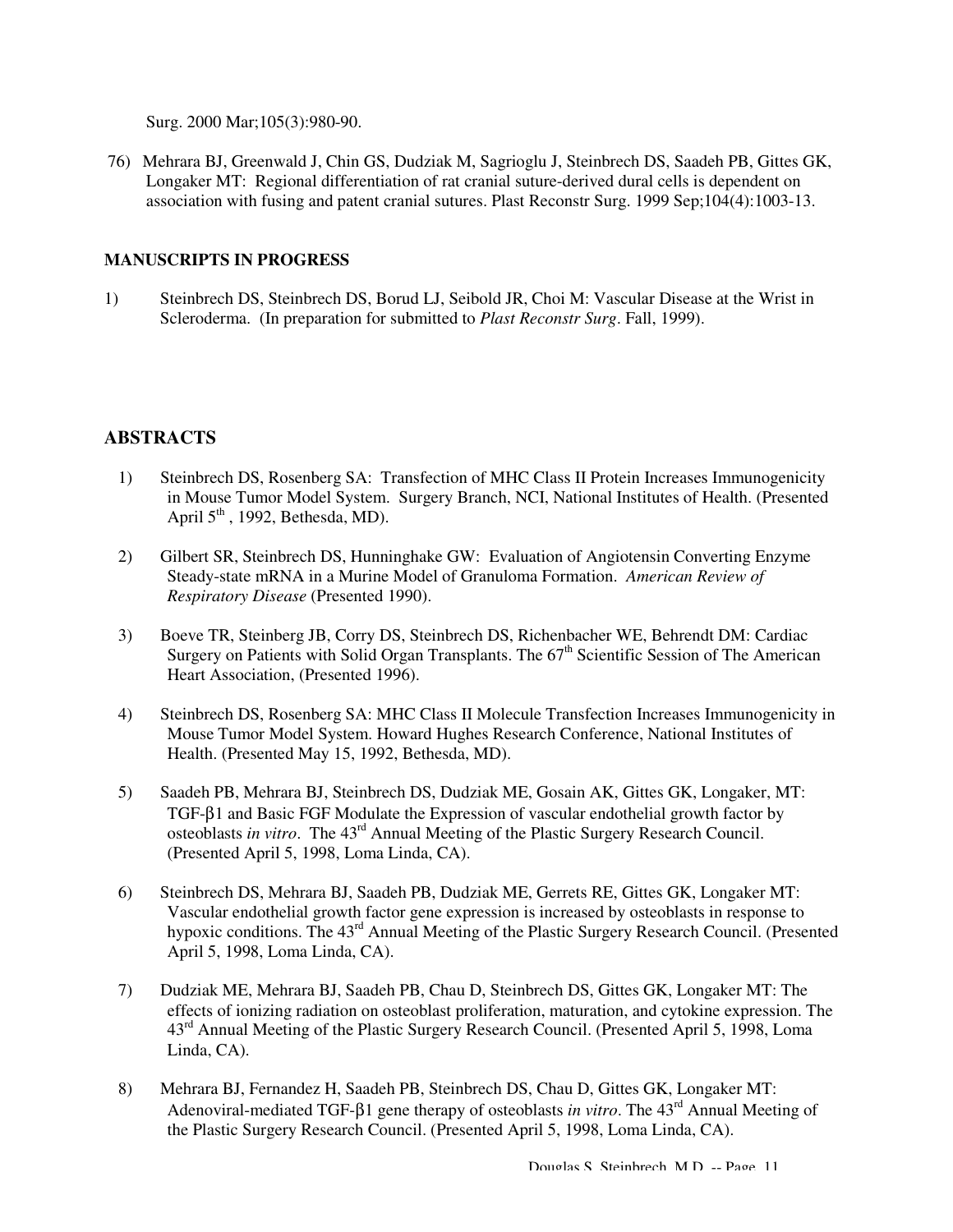- 9) Chau D, Steinbrech DS, Mehrara BJ, Lee T, Chin G, Lee S, Gittes GK, Longaker MT: Hypoxia upregulates vascular endothelial growth factor in keloid fibroblasts. The  $43<sup>rd</sup>$  Annual Meeting of the Plastic Surgery Research Council. (Presented April 6, 1998, Loma Linda, CA).
- 10) Steinbrech DS, Mehrara BJ, Rowe NM, Dudziak, ME, McCarthy JG, Gittes GK, Longaker MT: Gene expression of Insulin-Like Growth Factor-I and II in Rat Membranous Bone Fracture Healing. The 43<sup>rd</sup> Annual Meeting of the Plastic Surgery Research Council. (Presented April 7, 1998, Loma Linda, CA).
- 11) Mehrara BJ, Steinbrech DS, Saadeh PB, Chau D, Gittes GK, Longaker MT: Basic Fibroblast Growth Factor Differentially Regulates the Expression of TGF-β1 and TGF-β3 by Osteoblasts. The 43<sup>rd</sup> Annual Meeting of the Plastic Surgery Research Council. (Presented April 7, 1998, Loma Linda, CA).
- 12) Mehrara BJ, Steinbrech DS, Rowe NM, Dudziak ME, McCarthy JG, Gittes GK, Longaker MT: Expression of TGF- $\beta$ 1 and osteocalcin during rat mandibular distraction osteogenesis. The 43<sup>rd</sup> Annual Meeting of the Plastic Surgery Research Council. (Presented April 7, 1998, Loma Linda, CA).
- 13) Frenkel S, Saadeh PB, Mehrara BJ, Steinbrech DS, Gittes GK, Longaker MT: TGF-B superfamily members: role in cartilage modeling. The 43<sup>rd</sup> Annual Meeting of the Plastic Surgery Research Council. (Presented April 7, 1998, Loma Linda, CA).
- 14) Dudziak ME, Rowe NM, Mehrara BJ, Steinbrech DS, Mackool RJ, Gittes GK, McCarthy JG, Longaker MT: A new rat model for study of mandibular distraction osteogenesis. New York University College of Dentistry Research Day, New York, NY, May 6, 1998.
- 15) Dudziak ME, Rowe NM, Mehrara BJ, Steinbrech DS, Mackool RJ, Gittes GK, McCarthy JG, Longaker MT: A new rat model for the study of mandibular distraction osteogenesis. The American College of Oral and Maxillofacial Surgeons, Cleveland, OH, April 30-May 3, 1998.
- 16) Frenkel SR, Saadeh PB, Mehrara BJ, Steinbrech DS, Cocker R, McCormick SA, Gittes, GK, Longaker, MT: TGF- $\beta$  superfamily members: Role in cartilage modeling. The  $84<sup>th</sup>$  Clinical Congress of the American College of Surgeons (Presented October 1998, Orlando, FL).
- 17) Fernandez H, Mehrara BJ, Saadeh PB, Steinbrech DS, Grau J, Gittes GK, Longaker MT: Adenovirus-mediated TGF-β1 gene therapy of osteoblasts *in vitro*. The 84<sup>th</sup> Clinical Congress of the American College of Surgeons (Presented October 1998, Orlando, FL).
- 18) Steinbrech DS, Gerrets RP, Mehrara BJ, Saadeh PB, Dudziak ME, McCarthy JG, Gittes GK, Longaker MT: Characterization of growth, maturation, and expression of vascular endothelial growth factor expression by osteoblasts in response to hypoxia. The 84<sup>th</sup> Clinical Congress of the American College of Surgeons (Presented October 1998, Orlando, FL).
- 19) Dudziak ME, Rowe NM, Mehrara BJ, Steinbrech DS, Mackool RJ, Gittes GK, McCarthy JG, Longaker MT: A new rat model for the study of mandibular distraction osteogenesis. The Hinman Research Symposium, Memphis, TN, October 31-November 2,1997.
- 20) Saadeh PB, Mehrara BJ, Steinbrech DS, Dudziak ME, Gosain AK, Gittes GK, Longaker MT: Transforming growth factor-β1and basic fibroblast growth factor modulate expression of vascular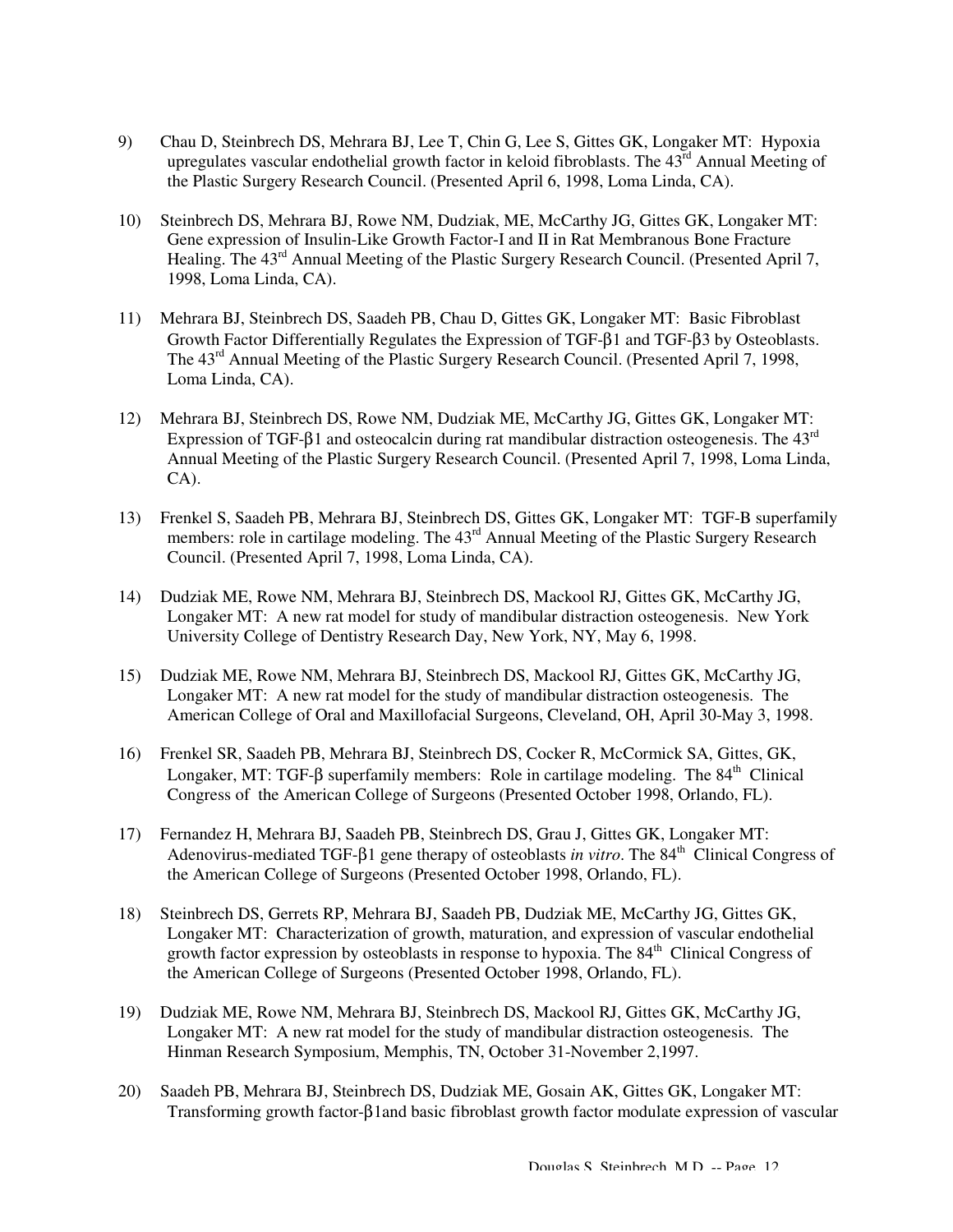endothelial growth factor by osteoblasts *in vitro*. The 84<sup>th</sup> Clinical Congress of the American College of Surgeons (Presented October 1998, Orlando, FL).

- 21) Longaker MT, Mehrara BJ, Steinbrech DS, Rowe NM, Dudziak ME, Grau J, McCarthy JG, Gittes GK: Gene expression during mandibular distraction osteogenesis. The 84<sup>th</sup> Clinical Congress of The American College of Surgeons (Presented October 1998, Orlando, FL).
- 22) Williams JK, Steinbrech DS, Mehrara BJ, Rowe NM, Dudziak ME, Saadeh PB, McCarthy JG, Gittes GK, Longaker MT: Gene expression of TGF-β1, TGF-β1 receptors-I and II during mandibular bone fracture healing. The  $84<sup>th</sup>$  Clinical Congress of the American College of Surgeons (Presented October 1998, Orlando, FL).
- 23) Mehrara BJ, Fernandez H, Chau D, Sagiroglu J, Steinbrech DS, Ueno H, Grau J, Gittes GK, Longaker MT: Adenovirus-mediated transmission of a dominant negative truncated TGF-β receptor inhibits *in vitro* mouse cranial suture fusion. The 84<sup>th</sup> Clinical Congress of the American College of Surgeons (Presented October 1998, Orlando, FL).
- 24) Mehrara BJ, Saadeh PB, Steinbrech DS, Rowe NM, Dudziak ME, Cutting CB, McCarthy JG, Gittes GK, Longaker MT: A novel rodent model of gingivoperiosteoplasty. The  $55<sup>th</sup>$  Annual Meeting of The American Cleft Palate-Craniofacial Association. (Presented April 24, 1998, Baltimore, MD).
- 25) Chau D, Steinbrech DS, Mehrara BJ, Lee S, Gittes GK, Longaker MT: Hypoxia upregulates VEGF production in keloids. The 15<sup>th</sup> Annual Scientific Program of the Northeastern Society of Plastic Surgeons. (Presented October 23, 1998, Newport, RI).
- 26) Steinbrech DS, Mehrara BJ, Rowe NM, Dudziak ME, Saadeh PB, McCarthy JG, Gittes GK, Longaker MT: Gene expression of insulin-like growth factor-I and II in rat membranous bone fracture healing. The  $15<sup>th</sup>$  Annual Scientific Program of the Northeastern Society of Plastic Surgeons. (Presented October 23, 1998, Newport, RI).
- 27) Mehrara BJ, Most D, Steinbrech DS, Gittes GK, Longaker MT: The expression of high affinity receptors for TGF-β1 during rat cranial suture fusion. The 15<sup>th</sup> Annual Scientific Program of the Northeastern Society of Plastic Surgeons. (Presented October 23, 1998, Newport, RI).
- 28) Saadeh PB, Brent B, Ting V, Mehrara BJ, Steinbrech DS, Gittes GK, Longaker MT: Human tissue engineering: chondrocyte extraction, proliferation, and characterization for construct development. The 15<sup>th</sup> Annual Scientific Program of the Northeastern Society of Plastic Surgeons. (Presented October 23, 1998, Newport, RI).
- 29) Sagiroglu J, Mehrara BJ, Steinbrech DS, Gittes GK, Longaker MT: Studies in cranial suture biology: growth factor production by fusing sutures *in vitro*. The 15<sup>th</sup> Annual Scientific Program of the Northeastern Society of Plastic Surgeons. (Presented October 23, 1998, Newport, RI).
- 30) Rowe NM, Mehrara BJ, Dudziak ME, Steinbrech DS, Fernandez GH, Gittes GK, Longaker MT: Neovascularization during mandibular distraction osteogenesis: The 15<sup>th</sup> Annual Scientific Program of the Northeastern Society of Plastic Surgeons. (Presented October 23, 1998, Newport, RI).
- 31) Saadeh PB, DeVore DP, Mehrara BJ, McCormick SA, Steinbrech BJ, Rowe NM, Gittes GK, Longaker MT: Repair of a critical sized defect in the rat mandible using allogenic type I collagen. The 67<sup>th</sup> Annual Scientific Meeting of the American Society of Plastic and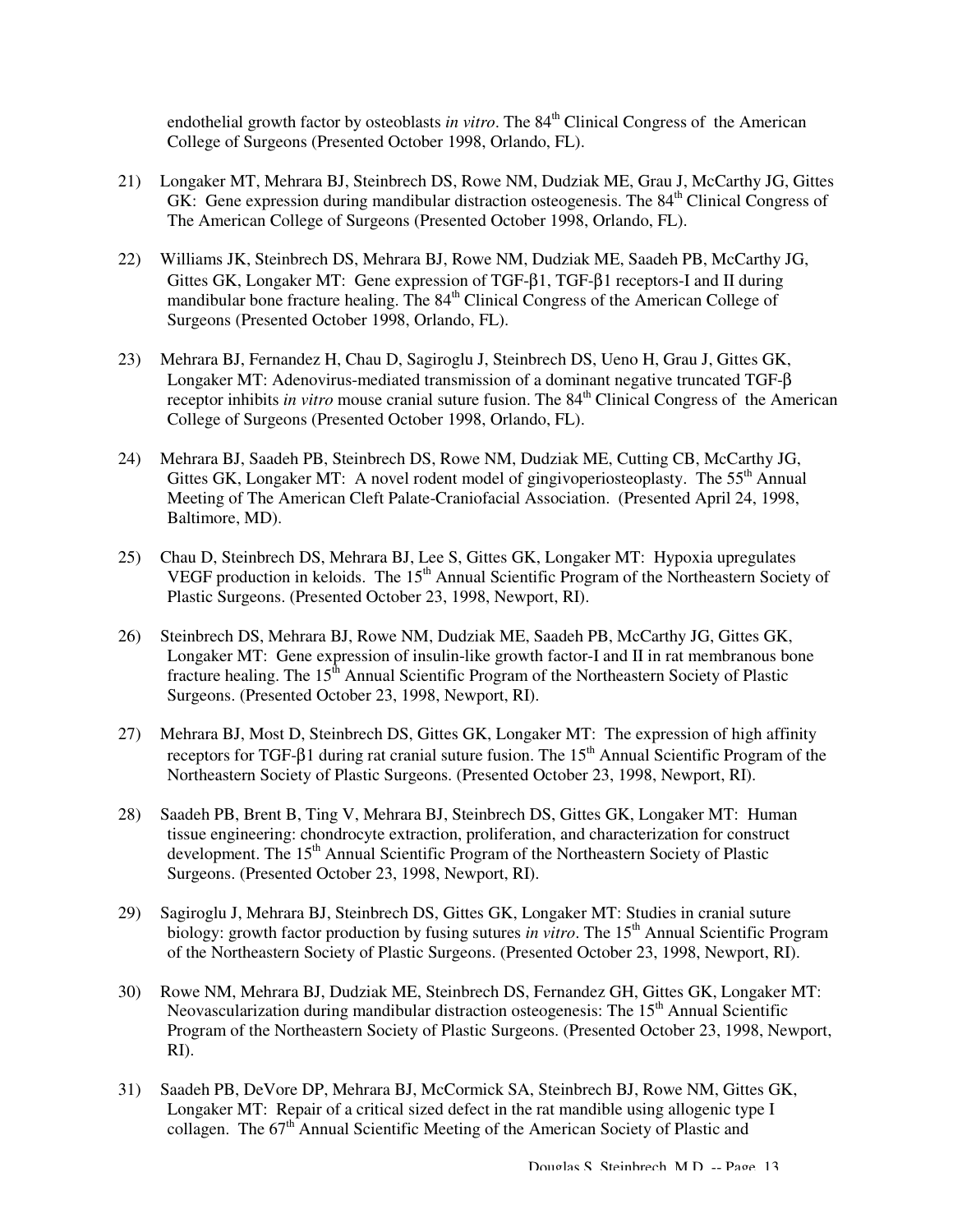Reconstructive Surgeons. (Presented October 5, 1998, Boston, MA).

- 32) Rowe NM, Mehrara BJ, Williams JK, Mackool RJ, Steinbrech DS, Thorne CH, Karp NS, Longaker MT, McCarthy JG: Device stability, accelerated rates and rhythms in craniofacial distraction osteogenesis in an experimental model. The  $67<sup>th</sup>$  Annual Scientific Meeting of the American Society of Plastic and Reconstructive Surgeons. (Presented October 5, 1998, Boston, MA).
- 33) Mehrara BJ, Saadeh PB, Steinbrech DS, Dudziak ME, Gittes GK, Longaker MT: Adenovirusmediated TGF-β1 gene therapy of osteoblasts *in vitro*. The 67<sup>th</sup> Annual Scientific Meeting of the American Society of Plastic and Reconstructive Surgeons. (Presented October 5, 1998, Boston, MA).
- 34) Steinbrech DS, Mehrara BJ, Chau D, Saadeh PB, Rowe NM, McCarthy JG, Gittes GK, Longaker MT: Fibroblast response to hypoxia: The relationship between angiogenesis and matrix regulation. The 32<sup>nd</sup> Annual Meeting of the Association for Academic Surgery (Presented November 21, 1998, Seattle, WA).
- 35) Mehrara BJ, Ueno H, Fernandez H, Steinbrech DS, Saadeh PB, Gittes GK, Longaker MT: Gene therapy of fusing cranial sutures. The  $67<sup>th</sup>$  Annual Scientific Meeting of the American Society of Plastic and Reconstructive Surgeons. (Poster presented October 5, 1998, Boston, MA).
- 36) Rowe NM, Hollier LH, Luchs J, Williams KW, Mehrara BJ, Steinbrech DS, McCormick SU, Longaker MT, Grayson BH, McCarthy JG: The development of a vehicle for the delivery of factors to bone during distraction osteogenesis. The  $56<sup>th</sup>$  Annual Meeting of The American Cleft Palate-Craniofacial Association. (Presented April 14, 1999, Scottsdale, AZ).
- 37) Steinbrech DS, Mehrara BJ, Saadeh PB, Dudziak ME, Chin GY, Gittes GK, McCarthy JG, Longaker MT: The effects of platelet-derived growth factor on VEGF expression in osteoblasts: In an *in vitro* model of osteogenesis. The 56<sup>th</sup> Annual Meeting of The American Cleft Palate-Craniofacial Association. (Presented April 14, 1999, Scottsdale, AZ).
- 38) Steinbrech DS, Mehrara BJ, Saadeh PB, Rowe NM, Chin GY, McCarthy JG, Gittes, GK, Longaker MT: Gene expression of growth factors in membranous fracture: Determining gene candidates for therapy to improve healing in craniofacial surgery. The 56<sup>th</sup> Annual Meeting of The American Cleft Palate-Craniofacial Association. (Presented April 14, 1999, Scottsdale, AZ).
- 39) Dudziak ME, Rowe NM, Mehrara BJ, Steinbrech DS, Mackool RJ, Gittes GK, Grayson BH, McCarthy JG, Longaker MT: Guided tissue regeneration during mandibular distraction osteogenesis. The Annual Meeting of the American Association of Dental Research, March, 1999.
- 40) Greenwald JA, Mehrara BJ, Chin G, Spector JA, Steinbrech DS, Saadeh PB, Luchs JS, Paccione MF, Gittes GK, Longaker MT: Immature vs. Mature Dura: Biomolecular Mechanisms of Calvarial Bone Induction. The 44<sup>th</sup> Annual Meeting of the Plastic Surgery Research Council. (Presented May 23, 1999, Pittsburgh, PA).
- 41) Mehrara BJ, Steinbrech DS, Paccione MF, Luchs JS, Rowe NM, Dudziak ME, Saadeh PB, Gittes GK, Longaker MT: Increased expression of bone ECM molecules in gradually distracted mandibles as compared with acutely lengthened mandibles. The 44<sup>th</sup> Annual Meeting of the Plastic Surgery Research Council. (Presented May 23, 1999, Pittsburgh, PA).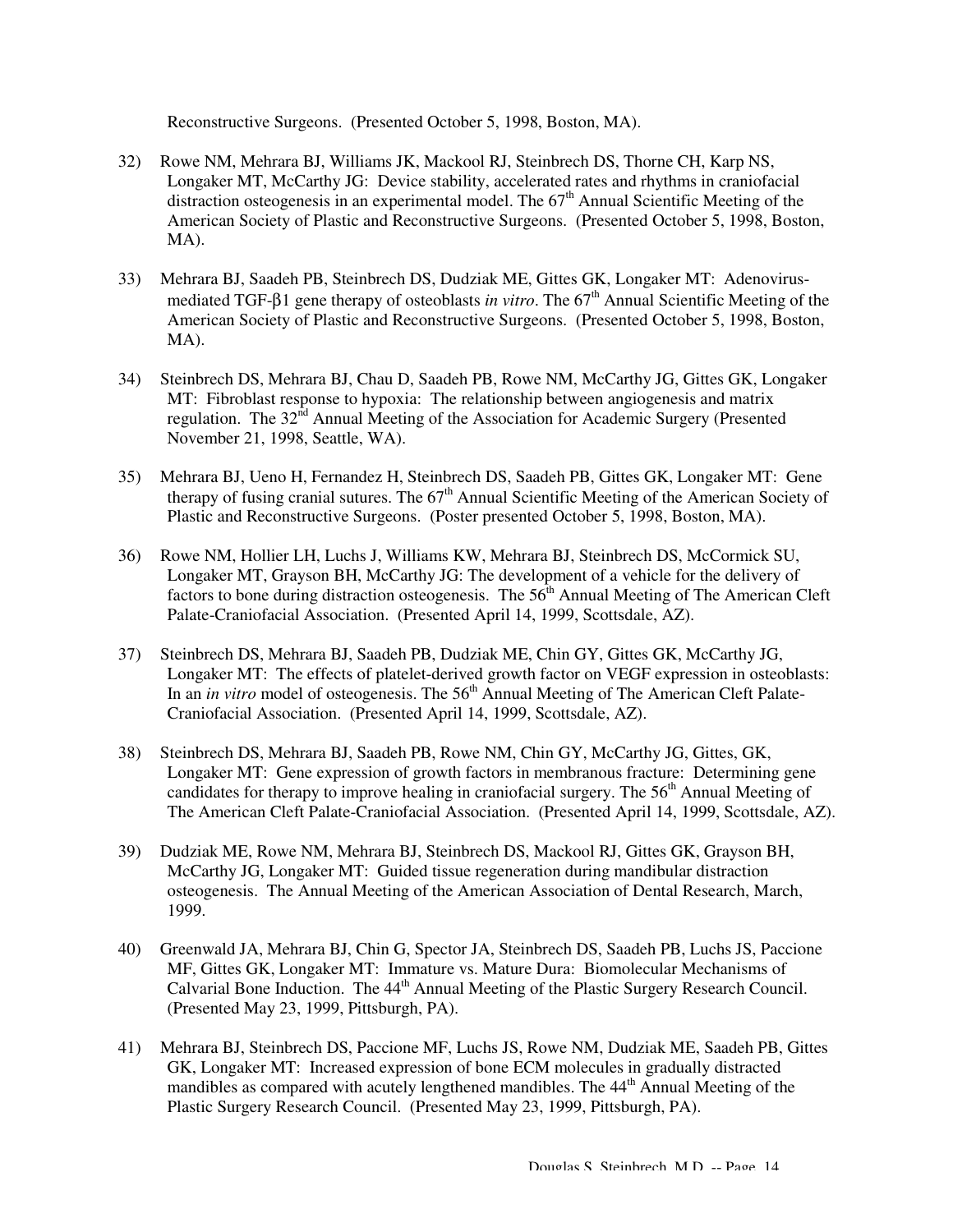- 42) Saadeh PB, Mehrara BJ, Greenwald JA, Steinbrech DS, Gittes GK, Longaker MT: Growth Factor Control of VEGF Expression by Osteoblastic Cells. The 44<sup>th</sup> Annual Meeting of the Plastic Surgery Research Council. (Presented May 23, 1999, Pittsburgh, PA).
- 43) Steinbrech DS, Mehrara BJ, Saadeh PB, Dudziak ME, Luchs JS, Greenwald JA, Gittes GK, Longaker MT: Gene Expression of TGF-beta3, VEGF, Collagen II, and TIMP in Rat Membranous Fracture Healing. The 44<sup>th</sup> Annual Meeting of the Plastic Surgery Research Council. (Presented May 23, 1999, Pittsburgh, PA).
- 44) Steinbrech DS, Mehrara BJ, Saadeh PB, Dudziak ME, Gerrets RE, Luchs JS, Spector JA, Gittes GK, Longaker MT: The Molecular Mechanisms of Hypoxia-Induced VEGF Expression Suggest an Oxygen-Sensing Mechanism in Primary Rat Osteoblasts. The 44<sup>th</sup> Annual Meeting of the Plastic Surgery Research Council. (Presented May 23, 1999, Pittsburgh, PA).
- 45) Rowe NM, Steinbrech DS, Mehrara BJ, Saadeh PB, Dudziak ME, Luchs JS, Greenwald JA, Paccione MF, Gittes GK, Longaker MT: Gene Expression of VEGF, TGF-beta3 Collagen II and TIMP-1: Molecules Important to Rat Membranous Bone Repair. The 85<sup>th</sup> Clinical Congress of The American College of Surgeons (Presented October 1999, San Francisco, CA).
- 46) Leung JD, Steinbrech DS, Mehrara BJ, Gerrets RP, Saadeh PB, Luchs JS, Gittes GK, Longaker MT: The Hypoxic Regulation of Genes Known to be Involved in Fracture Healing: Collagen II and III, TGF-β2, and -β3, TGF-β RI and RII, and TIMP-1 in primary osteoblasts. The  $85<sup>th</sup>$ Clinical Congress of The American College of Surgeons (Presented October 1999, San Francisco,  $CA$ ).
- 47) Steinbrech DS, Mehrara BJ, Saadeh PB, Luchs JS, Spector JS, Greenwald JA, Gittes GK, Longaker MT: The Molecular Regulation of Hypoxia-Induced VEGF Expression in Primary Osteoblasts Suggests an Oxygen-Sensing Mechanism. The 85<sup>th</sup> Clinical Congress of The American College of Surgeons (Presented October 1999, San Francisco, CA).
- 48) Luchs JS, Mehrara BJ, Paccione MF, Steinbrech DS, Greenwald JA, Spector JA, Saadeh PB, Gittes GK, Longaker MT: The Expression of BMP-2/4 and BMP-7 During Membranous Bone Fracture Repair. The 85<sup>th</sup> Clinical Congress of The American College of Surgeons (Presented October 1999, San Francisco, CA).
- 49) Saadeh PB, Mehrara BJ, Steinbrech DS, Luchs JS, Greenwald JA, Spector JA, Gittes GK, Longaker MT: Molecular Mechanisms of Angiogenesis During Fracture Healing. The 85<sup>th</sup> Clinical Congress of The American College of Surgeons (Presented October 1999, San Francisco, CA).
- 50) Dudziak ME, Saadeh PB, Mehrara BJ, Steinbrech DS, Spector JA, Greenwald JA, Paccione MF, Gittes GK, Longaker MT: Ionizing Radiation: Effects On Osteoblast-Like Cells In vitro and a Potential Gene Therapy-Mediated Phenotypic "Rescue". The 85<sup>th</sup> Clinical Congress of The American College of Surgeons (Presented October 1999, San Francisco, CA).
- 51) Paccione MF, Saadeh PB, Mehrara BJ, Steinbrech DS, Spector JA, Greeenwald JA, Luchs JS, Gittes GK, Longaker MT: The Regulation of VEGF Expression in Osteoblastic Cells. The 85<sup>th</sup> Clinical Congress of The American College of Surgeons (Presented October 1999, San Francisco, CA).
- 52) Steinbrech DS, Mehrara BJ, Saadeh PB, Luchs JS, Greenwald JA, Chin GS, Gittes GK, Longaker MT: Platelet-Derived Growth Factor Upregulated VEGF mRNA Expression in Rat Osteoblast-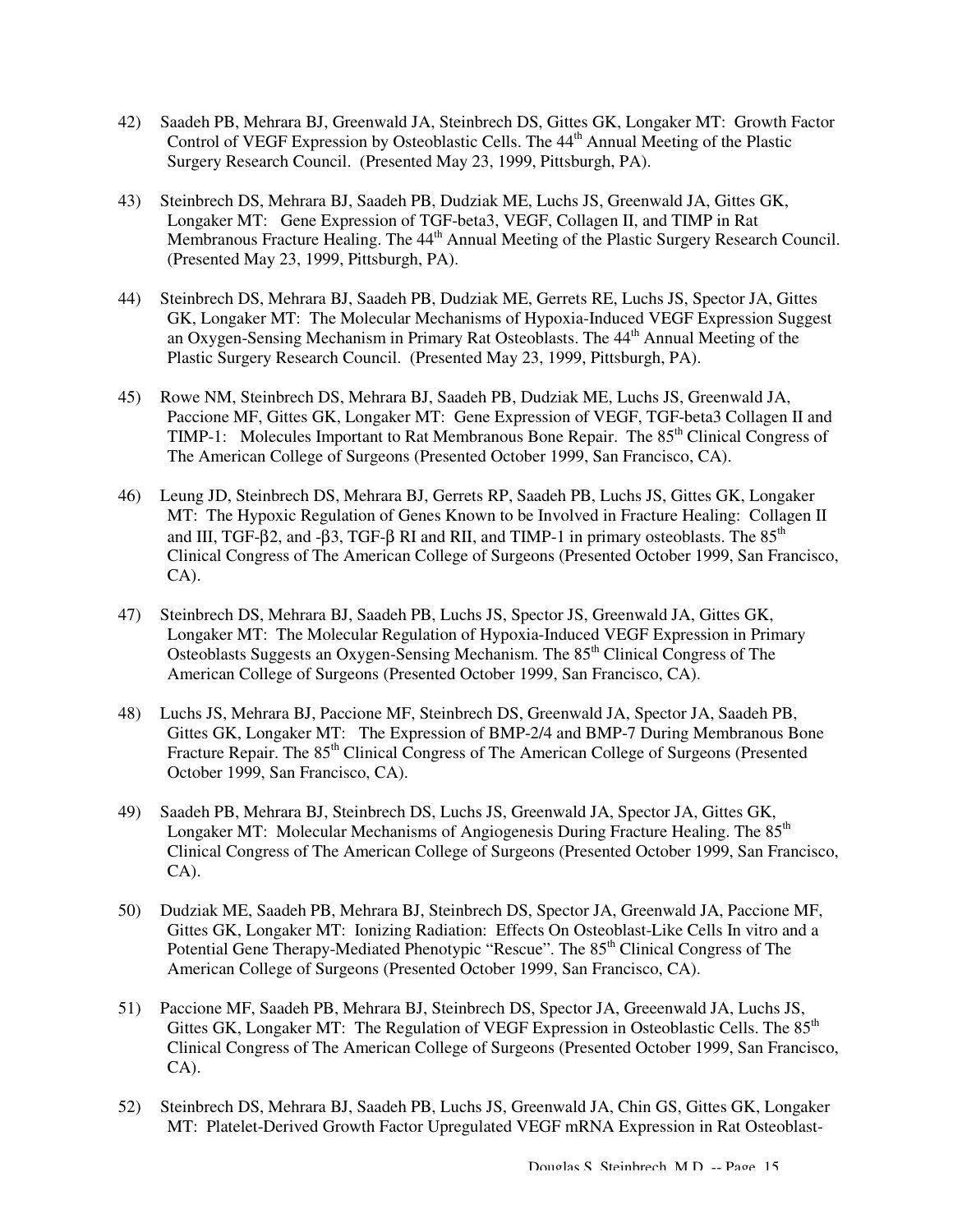Like Cells. The 33<sup>rd</sup> Annual Meeting of the Association of Academic Surgery. (Presented November 18, 1999, Philadelphia, PA).

- 53) Greenwald JA, Mehrara BJ, Spector JA, Steinbrech DS, Saadeh PB, Gittes GK, Longaker MT: Regional Differentiation of Dura Mater Determines Fate of Cranial Sutures. The  $33<sup>rd</sup>$  Annual Meeting of the Association of Academic Surgery. (Presented November 18, 1999, Philadelphia, PA).
- 54) Steinbrech DS, Mehrara BJ, Saadeh PB, Greenwald JA, Spector JA, Paccione MF, Luchs JS, Gittes GK, Longaker MT: Hypoxia Increases Insulin-like Growth Factor Gene Expression in Primary Osteoblasts. The 16<sup>th</sup> Annual Meeting of Northeastern Society of Plastic Surgeons. (Presented October1, 1999, Burlington, VT).
- 55) Greenwald JA, Mehrara BJ, Spector JA, Steinbrech Ds, Saadeh PB, Gittes GK, Longaker MT: Immature Dura Mater: Critical to Calvarial Re-Ossification. The 16<sup>th</sup> Annual Meeting of Northeastern Society of Plastic Surgeons. (Presented October1, 1999, Burlington, VT).
- 56) Saadeh PB, Frankel SR, Mehrara BJ, Steinbrech DS, Gittes GK, Longaker MT: Cytokine Mediated Enhancement of Articular Cartilage Defect Healing. The  $16<sup>th</sup>$  Annual Meeting of Northeastern Society of Plastic Surgeons. (Presented October1, 1999, Burlington, VT).
- 57) Spector JA, Mehrara BJ, Luchs JS, Greenwald JA, Saadeh PB, Steinbrech DS, Paccione MF, Gittes GK, Longaker MT: Expression of Adenovirally-Delivered Gene Products in Osseous Tissues: A Roadmap for Gene Therapy in Bone. The 16<sup>th</sup> Annual Meeting of Northeastern Society of Plastic Surgeons. (Presented October1, 1999, Burlington, VT).
- 58) Saadeh JA, Mehrara BJ, Gosain AK, Paccione MF, Steinbrech DS, Spector JA, Gittes GK, Longaker MT: Fracture Healing; The Effects of Strain on Osteoblasts. The 68<sup>th</sup> Annual Meeting of The American Society of Plastic and Reconstructive Surgery. (Presented October 24, 1999, New Orleans, LA).
- 59) Greenwald JA, Mehrara BH, Saadeh PB, Steinbrech DS, Gittes GK, Longaker MT: Re-Ossification of Calvarial Defects: Immature vs. Mature Dura Mater. The 68<sup>th</sup> Annual Meeting of The American Society of Plastic and Reconstructive Surgery. (Presented October 24, 1999, New Orleans, LA).
- 60) Saadeh PB, Mehrara BJ, Dudziak ME, Steinbrech DS, Spector JA, Greenwald JA, Gittes GK, Longaker MT: Osteoradionecrosis: Cellular Mechanisms and Gene Therapy. The  $68<sup>th</sup>$  Annual Meeting of The American Society of Plastic and Reconstructive Surgery. (Presented October 24, 1999, New Orleans, LA).
- 61) Steinbrech DS, Mehrara BJ, Saadeh PB, Rowe NM, Dudziak ME, Luchs JS, Greenwald JA, Spector JA, Gittes GK, Longaker MT: An Overview of the Gene Expression of Ten Molecules Critical for Osteogenesis in Membranous Bone Healing. The 68<sup>th</sup> Annual Meeting of The American Society of Plastic and Reconstructive Surgery. (Presented October 24, 1999, New Orleans, LA).
- 62) Steinbrech DS, Mehrara BJ, Saadeh PB, Rowe NM, Dudziak ME, Luchs JS, Greenwald JA, Spector JA, Gittes GK, Longaker MT: PDGF and hypoxia stimulate VEGF in primary osteoblast cultures. The 68<sup>th</sup> Annual Meeting of The American Society of Plastic and Reconstructive Surgery. (Poster presentation, October 24, 1999, New Orleans, LA).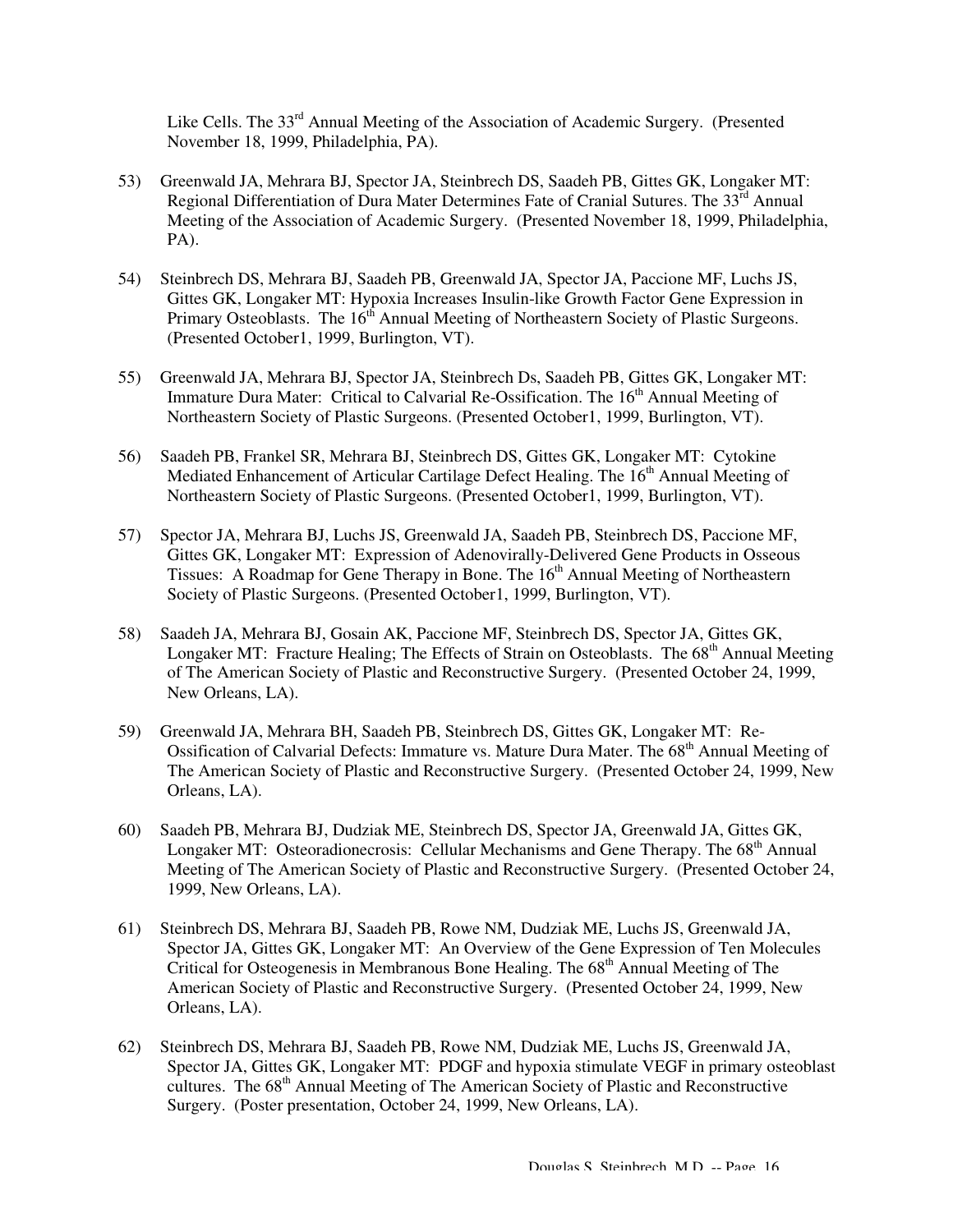- 63) Mehrara BJ, Saadeh PB, Steinbrech Ds, Paccione MF, Gittes GK, Longaker MT: Molecular Differences Between Acute Mandibular Bone Lengthening and Distraction Osteogenesis. The 68th Annual Meeting of The American Society of Plastic and Reconstructive Surgery. (Presented October 24, 1999, New Orleans, LA).
- 64) Steinbrech DS, Mehrara BJ, Saadeh PB, Luchs JS, Greenwald JA, Paccione MF, Gittes GK, Longaker MT: Adenovirus-mediated Delivery of TGF-beta1 in Dermal Fibroblasts: A Model of Gene therapy for Wound Healing. The  $68<sup>th</sup>$  Annual Meeting of The American Society of Plastic and Reconstructive Surgery. (Presented October 24, 1999, New Orleans, LA).
- 65) Mehrara BJ, Steinbrech DS, Paccione MF, Luchs JS, Rowe NM, Gittes GK, Longaker MT: Molecular Differences Between Distraction Osteogenesis and Acute Mandibular Bone Lengthening. The VIII<sup>th</sup> Internation Congress of The International Society of Craniofacial Surgery. (Presented October 31—November 3, 1999, Taipei, Taiwan).
- 66) Brent B, Saadeh PB, Mehrara BJ, Steinbrech Ds, Gittes GK, Longaker MT: Human Cartilage Tissue Engineering: Chondrocyte Extraction, Proliferation, and Characterization. The VIII<sup>th</sup> Internation Congress of The International Society of Craniofacial Surgery. (Presented October 31—November 3, 1999, Taipei, Taiwan).
- 67) Steinbrech DS, Mehrara BJ, Saadeh PB, Rowe NM, Dudziak ME, Luchs JS, Greenwald JA, Spector JA, Gittes GK, Longaker MT: Osteogenesis During Normal Membranous Bone Healing: A Comprehensive Genetic Investigation of Ten Critical Molecules. The VIII<sup>th</sup> Internation Congress of The International Society of Craniofacial Surgery. (Presented October 31— November 3, 1999, Taipei, Taiwan).

## **PRESENTATIONS**

- 1) Steinbrech DS, Rosenberg SA: *Transfection of MHC Class II Protein Increases Immunogenicity in Mouse Tumor Model System.* Surgery Branch, NCI, National Institutes of Health. April 5<sup>th</sup>, 1992, Bethesda, MD.
- 2) Steinbrech DS, Rosenberg SA: *MHC Class II Molecule Transfection Increases Immunogenicity in Mouse Tumor Model System.* Howard Hughes Research Conference, National Institutes of Health. May 15, 1992, Bethesda, MD
- 3) Steinbrech DS, Mehrara BJ, Saadeh PB, Dudziak ME, Gerrets RE, Gittes GK, Longaker MT: *Vascular endothelial growth factor gene expression is increased by osteoblasts in response to hypoxic conditions.* The 43<sup>rd</sup> Annual Meeting of the Plastic Surgery Research Council. April 5, 1998, Loma Linda, CA.
- 4) Chau D, Steinbrech DS, Mehrara BJ, Lee T, Chin G, Lee S, Gittes GK, Longaker MT: *Hypoxia upregulates vascular endothelial growth factor in keloid fibroblasts.* The 43<sup>rd</sup> Annual Meeting of the Plastic Surgery Research Council. April 6, 1998, Loma Linda, CA.
- 5) Steinbrech DS, Mehrara BJ, Rowe NM, Dudziak, ME, McCarthy JG, Gittes GK, Longaker MT: *Gene expression of Insulin-Like Growth Factor-I and II in Rat Membranous Bone Fracture Healing.* The 43<sup>rd</sup> Annual Meeting of the Plastic Surgery Research Council. April 7, 1998, Loma Linda, CA.
- 6) Steinbrech DS, Gerrets RP, Mehrara BJ, Saadeh PB, Dudziak ME, McCarthy JG, Gittes GK,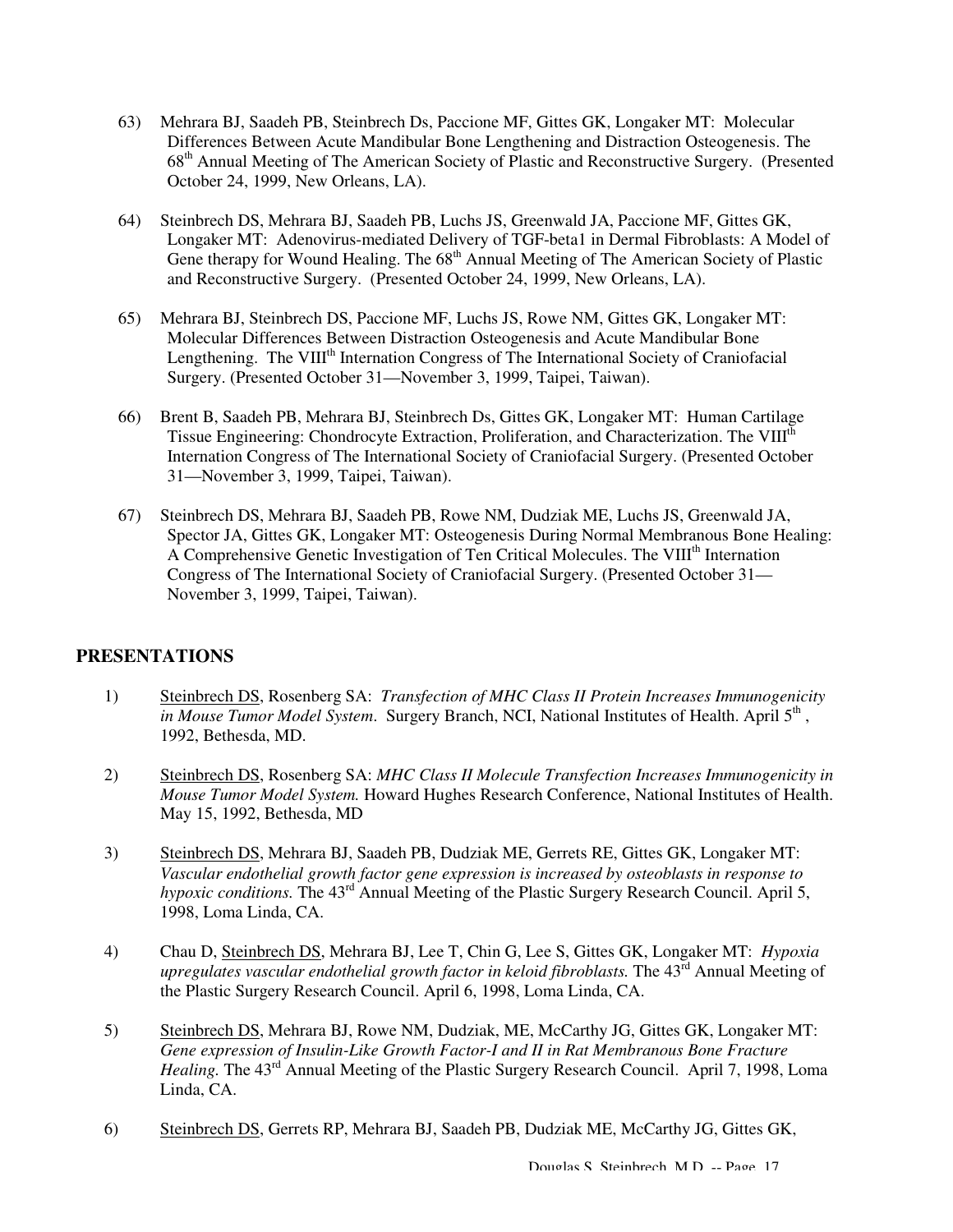Longaker MT: *Characterization of growth, maturation, and expression of vascular endothelial*  growth factor expression by osteoblasts in response to hypoxia. The 84<sup>th</sup> Clinical Congress of the American College of Surgeons. October 1998, Orlando, FL.

- 7) Williams JK, Steinbrech DS, Mehrara BJ, Rowe NM, Dudziak ME, Saadeh PB, McCarthy JG, Gittes GK, Longaker MT: *Gene expression of TGF-*β*1, TGF-*β*1 receptors-I and II during mandibular bone fracture healing.* The 84<sup>th</sup> Clinical Congress of the American College of Surgeons. October 1998, Orlando, FL.
- 8) Chau D, Steinbrech DS, Mehrara BJ, Lee S, Gittes GK, Longaker MT: *Hypoxia upregulates VEGF production in keloids.* The 15<sup>th</sup> Annual Scientific Program of the Northeastern Society of Plastic Surgeons. October 23, 1998, Newport, RI.
- 9) Steinbrech DS, Mehrara BJ, Rowe NM, Dudziak ME, Saadeh PB, McCarthy JG, Gittes GK, Longaker MT: *Gene expression of insulin-like growth factor-I and II in rat membranous bone fracture healing.* The 15<sup>th</sup> Annual Scientific Program of the Northeastern Society of Plastic Surgeons. October 23, 1998, Newport, RI.
- 10) Steinbrech DS, Mehrara BJ, Chau D, Saadeh PB, Rowe NM, McCarthy JG, Gittes GK, Longaker MT: *Fibroblast response to hypoxia: The relationship between angiogenesis and matrix regulation.* The 32<sup>nd</sup> Annual Meeting of the Association for Academic Surgery. November 21, 1998, Seattle, WA.
- 11) Steinbrech DS, Mehrara BJ, Saadeh PB, Dudziak ME, Chin GY, Gittes GK, McCarthy JG, Longaker MT: *The effects of platelet-derived growth factor on VEGF expression in osteoblasts:*  In an in vitro model of osteogenesis. The 56<sup>th</sup> Annual Meeting of The American Cleft Palate-Craniofacial Association. April 14, 1999, Scottsdale, AZ.
- 12) Steinbrech DS, Mehrara BJ, Saadeh PB, Rowe NM, Chin GY, McCarthy JG, Gittes, GK, Longaker MT: *Gene expression of growth factors in membranous fracture: Determining gene candidates for therapy to improve healing in craniofacial surgery.* The 56<sup>th</sup> Annual Meeting of The American Cleft Palate-Craniofacial Association. April 14, 1999, Scottsdale, AZ.
- 13) Steinbrech DS, Mehrara BJ, Saadeh PB, Dudziak ME, Luchs JS, Greenwald JA, Gittes GK, Longaker MT: *Gene Expression of TGF-beta3, VEGF, Collagen II, and TIMP in Rat Membranous Fracture Healing.* The 44<sup>th</sup> Annual Meeting of the Plastic Surgery Research Council. May 23, 1999, Pittsburgh, PA.
- 14) Steinbrech DS, Mehrara BJ, Saadeh PB, Dudziak ME, Gerrets RE, Luchs JS, Spector JA, Gittes GK, Longaker MT: *The Molecular Mechanisms of Hypoxia-Induced VEGF Expression Suggest an Oxygen-Sensing Mechanism in Primary Rat Osteoblasts.* The 44<sup>th</sup> Annual Meeting of the Plastic Surgery Research Council. May 23, 1999, Pittsburgh, PA.
- 15) Rowe NM, Steinbrech DS, Mehrara BJ, Saadeh PB, Dudziak ME, Luchs JS, Greenwald JA, Paccione MF, Gittes GK, Longaker MT: *Gene Expression of VEGF, TGF-beta3 Collagen II and TIMP-1: Molecules Important to Rat Membranous Bone Repair.* The 85<sup>th</sup> Clinical Congress of The American College of Surgeons. October 1999, San Francisco, CA.
- 16) Leung JD, Steinbrech DS, Mehrara BJ, Gerrets RP, Saadeh PB, Luchs JS, Gittes GK, Longaker MT: *The Hypoxic Regulation of Genes Known to be Involved in Fracture Healing: Collagen II and III, TGF-*β*2, and -*β*3, TGF-*β *RI and RII, and TIMP-1 in primary osteoblasts.* The 85th Clinical Congress of The American College of Surgeons. October 1999, San Francisco, CA.